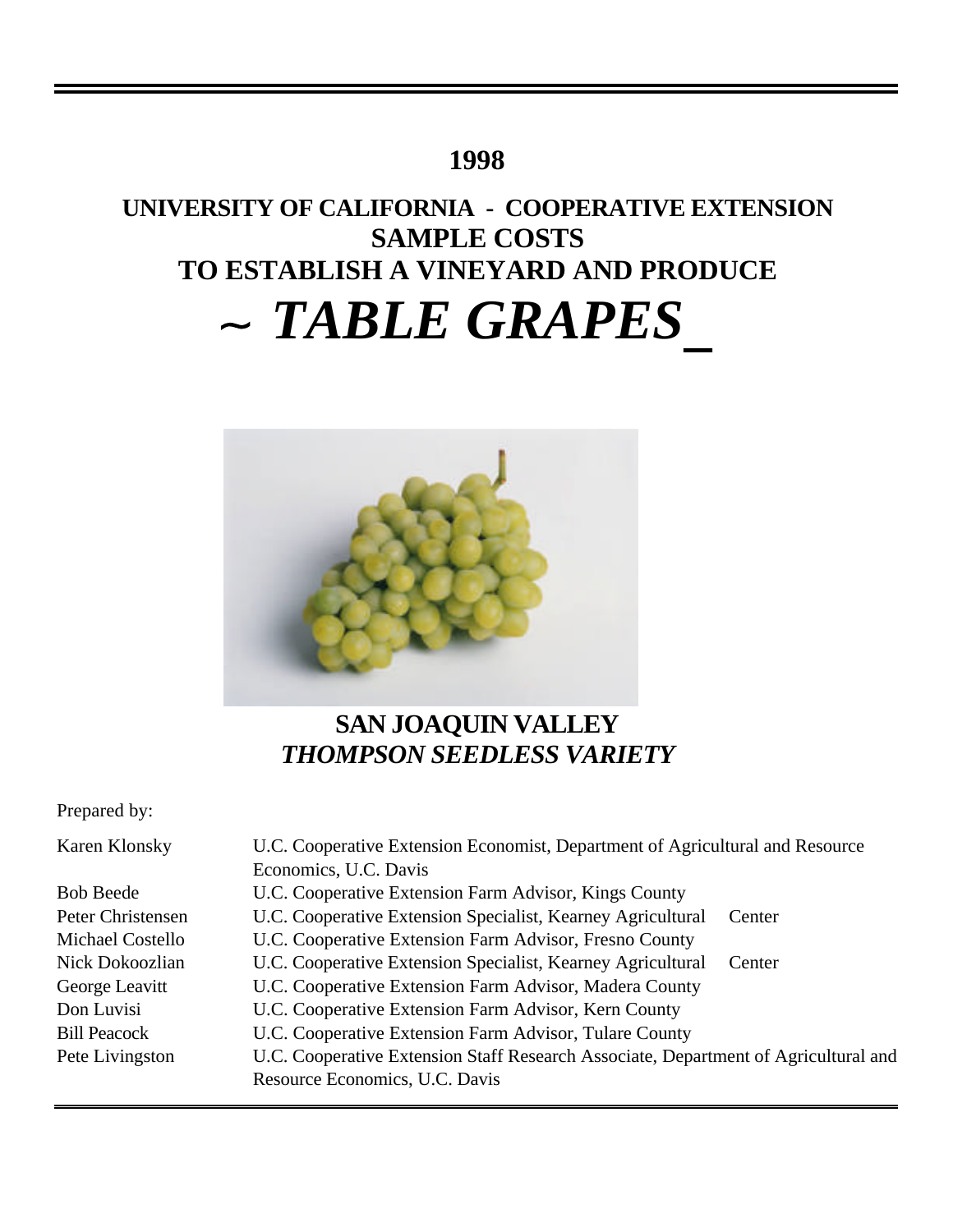# **UNIVERSITY OF CALIFORNIA COOPERATIVE EXTENSION**

# **1998 - SAMPLE COSTS TO ESTABLISH A VINEYARD AND PRODUCE TABLE GRAPES Thompson Seedless Variety, San Joaquin Valley**

# **INTRODUCTION**

The detailed costs for vineyard establishment and table grape production in the San Joaquin Valley are presented in this study. The hypothetical farm used in this report consists of a total of 120 acres, 75 acres of table grape producing acres, 40 acres are being established to grapes, and 5 acres are in farmstead, roads, and pumping stations.

This study consists of Assumptions to Establish a Vineyard and Produce Table Grapes and eight tables. It is intended as a guide only. It can assist in production decisions, determining potential returns, and prepare budgets. Sample costs given for labor, materials, equipment and contract services are based on current figures. Some costs and practices detailed in this study may not be applicable to every situation. A blank, *Your Cost,* column is provided to enter your actual costs on Table 2 Costs Per Acre To Produce Table Grapes and Table 3 Costs And Returns Per Acre to Produce Table Grapes.

### Tables included:

- Table 1. Sample Costs Per Acre To Establish A Table Grape Vineyard
- Table 2. Costs Per Acre To Produce Table Grapes
- Table 3. Costs And Returns Per Acre To Produce Table Grapes
- Table 4. Monthly Cash Costs Per Acre To Produce Table Grapes
- Table 5. Whole Farm Annual Equipment, Investment And Business Overhead Costs
- Table 6. Hourly Equipment Costs
- Table 7. Ranging Analysis
- Table 8. Costs And Returns/Breakeven Analysis
- Table 8. Cost and Returns/Breakeven Analysis

This and other studies can be obtained through the Department of Agricultural and Resource Economics, U.C. Davis (530-752-1515), or from selected county Cooperative Extension offices. For an explanation of calculations or assumptions used in this study refer to the attached General Assumptions or call the Department of Agricultural Economics, Cooperative Extension, University of California, Davis, California, (530-752-3589) or the farm advisor in the county of interest.

The University of California is an affirmative action/equal opportunity employer

The University of California and the United States Department of Agriculture cooperating.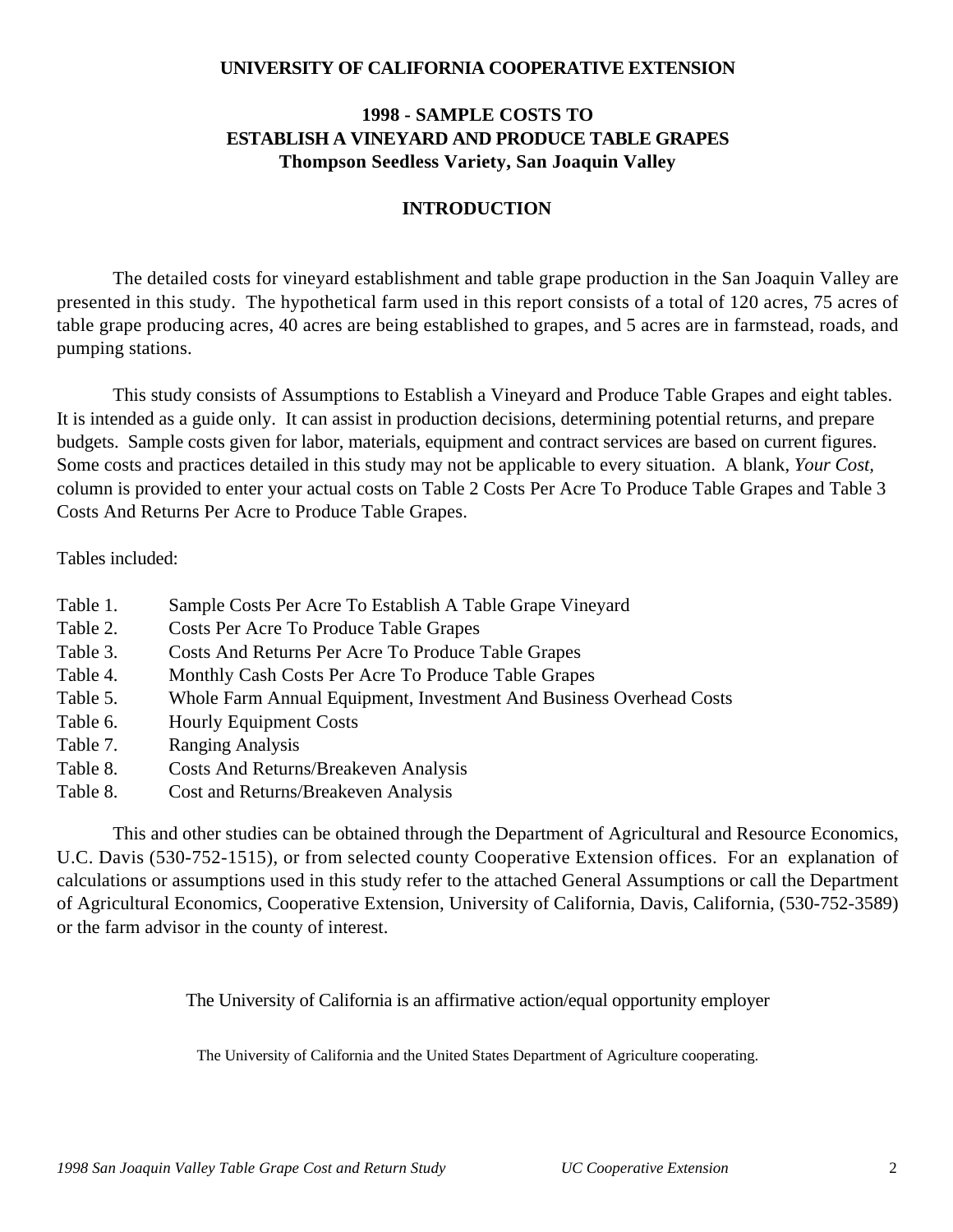# **UNIVERSITY OF CALIFORNIA COOPERATIVE EXTENSION**

### **1998 - SAMPLE COSTS TO ESTABLISH A VINEYARD AND PRODUCE TABLE GRAPES Thompson Seedless Variety, San Joaquin Valley**

# **ASSUMPTIONS**

The following assumptions pertain to sample costs of establishing a Thompson Seedless vineyard and producing table grapes in the San Joaquin Valley. Practices described are not recommendations by the University of California, but represent production procedures and materials considered typical of a well managed vineyard for the San Joaquin Valley. Costs and practices detailed in this study may not be applicable to all situations.Establishment and cultural practices vary by grower and region; variations can be significant. These costs are on an annual, per acre basis. **The use of trade names in this report does not constitute an endorsement or recommendation by the University of California nor is any criticism implied by omission of other similar products.**

**Land**. The table grape vineyard is owned, managed, and operated by the grower. The vineyard is located in the San Joaquin Valley and is situated on previously farmed land. The vineyard is comprised of 120 acres, 75 of which are producing table grapes, and 40 acres of table grape grapes being established. The other 5 acres are occupied by roads, irrigation systems, and farmstead. Land is valued at \$4,500 per acre. This study assumes the land was purchased. Because only 115 of the 120 acres are planted to grapes, land is valued at \$4,696 per planted acre.

**Vines**. Grape vines are planted on a 8' x 12' spacing with 454 vines per acre during the first spring. In the second year 20 vines per acre are replanted for those lost in the first year. Vines will be trained during the second and third years. The grapevines are expected to begin yielding fruit in three years and then be productive for an additional 22 years.

**Trellis System**. The trellis system is installed by a contract company in the second year. The trellis system is considered part of the vineyard and would be removed at the time of vine removal, and thus shown in the vineyard establishment costs in Table 1. The following details the trellis system installation.

*Second Year* Eight-foot wooden end posts are placed at each row end. In between the end posts an eight-foot lodgepole is driven into the ground every 24 feet. The lodgepole posts will have a 42 inch crossarm attached and braced to support the four 13 gauge foliage wires. A bamboo stake is placed at each vine for training the trunk.

**Irrigation System**. Since the vineyard is established on land previously planted to vineyards/orchards, it is assumed to have a well which will be refurbished and a new pump motor will be installed prior to planting. The well, 40 hp motor, pump, filtration station, fertilizer tank and injector system, mainlines, valves, and the labor to renovate and install these components is included in the irrigation system cost. The irrigation system is considered an improvement to the property and has a 25 year life. Therefore, it is included in the non-cash overhead sections as capital recovery cost of various tables and the Investments portion of Table 5.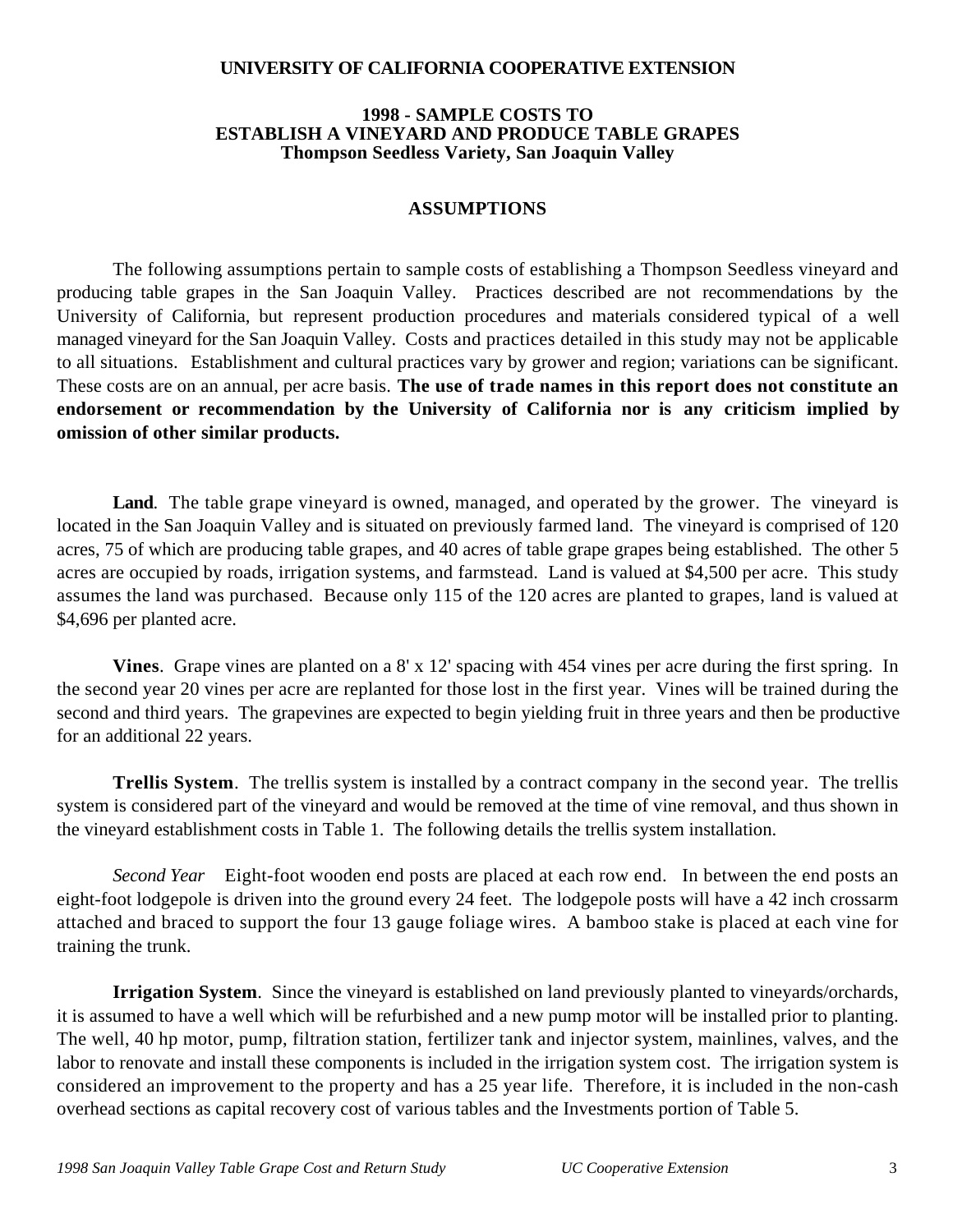Water plus labor constitute the irrigation cost. In this study, water is calculated to cost \$5.63 per acreinch or \$67.56 per acre-foot. The cost results from a mix of pumped and district water. The pumping cost is based on using 40 hp motor to pump from 130 feet deep over 120 acres. District water costs range from \$13 to \$50 per acre-foot or per acre. Price per acre-foot of water will vary by grower in this region depending on quantity used, water district, power cost, various well characteristics, and other irrigation factors.

Irrigations occur during the growing season from March through August and in production years includes a September postharvest irrigation. The drip irrigation lines are laid directly on the ground prior to planting. Nitrogen fertilizer is injected at the pump and flowsinto the drip line starting the first year. The amount of water applied to the vines varies through the establishment years and are shown in Table A.

|      | Table A. Applied Irrigation Water |           |
|------|-----------------------------------|-----------|
| Year | Number of Months                  | AcIn/Year |
|      |                                   |           |
|      |                                   |           |
|      |                                   |           |

# **ESTABLISHMENT CULTURAL PRACTICES**

This vineyard is established on ground that had previously been planted to vineyards or orchards. The land is assumed to be fairly level. The practices described below represents only the hypothetical vineyard in this study and may not be appropriate to your circumstance.

**Site Preparation**. The land is subsoiled twice to a depth of 4-5 feet breaking up any underlying hardpan to improve root and water penetration. Afterwards the ground is disced twice to break up large clods of soil smoothing the ground in advance of leveling. Leveling consists of three passes with a landplane. The bare ground is fumigated with methyl bromide at 400 pounds per acre, untarped, to control soil nematodes and pathogens. All of the land preparation operations are contracted out to commercial companies. Most operations that prepare the vineyard for planting are done in the year prior to planting, but costs are shown in the first year, but costs are shown in the first year in Table 1.

**Planting**. Plants are dormant, bench-grafted rootstock vines purchased from a commercial nursery. Planting the vineyard starts by laying out and marking vine sites in early spring. Holes are dug and vines are planted is placed around the vine. During the spring a postplant, pre-emergent, residual herbicide is applied for weed control through most of the first year growing season. In the second year, 20 vines per acre are replaced.

**Pruning and Training**. Dormant pruning begins the second year. Training includes suckering, tying, and training the selected cordons and spurs. Suckering is the removal of water sprouts from the trunk.

As the vines mature and grow larger, pruning costs increase and training costs decrease. Training continues only through the third year and requires a portion of the labor-hours the second year needed. Suckering and retying require the majority of the time involved and continue throughout the life of the vineyard.

**Insect and Arthropod Management**. Insects and mites are managed by using pesticides and management techniques beginning the first year. Pest populations are monitored to determine when an economically damaging level will occur and which control method to use. From the second year on an insecticide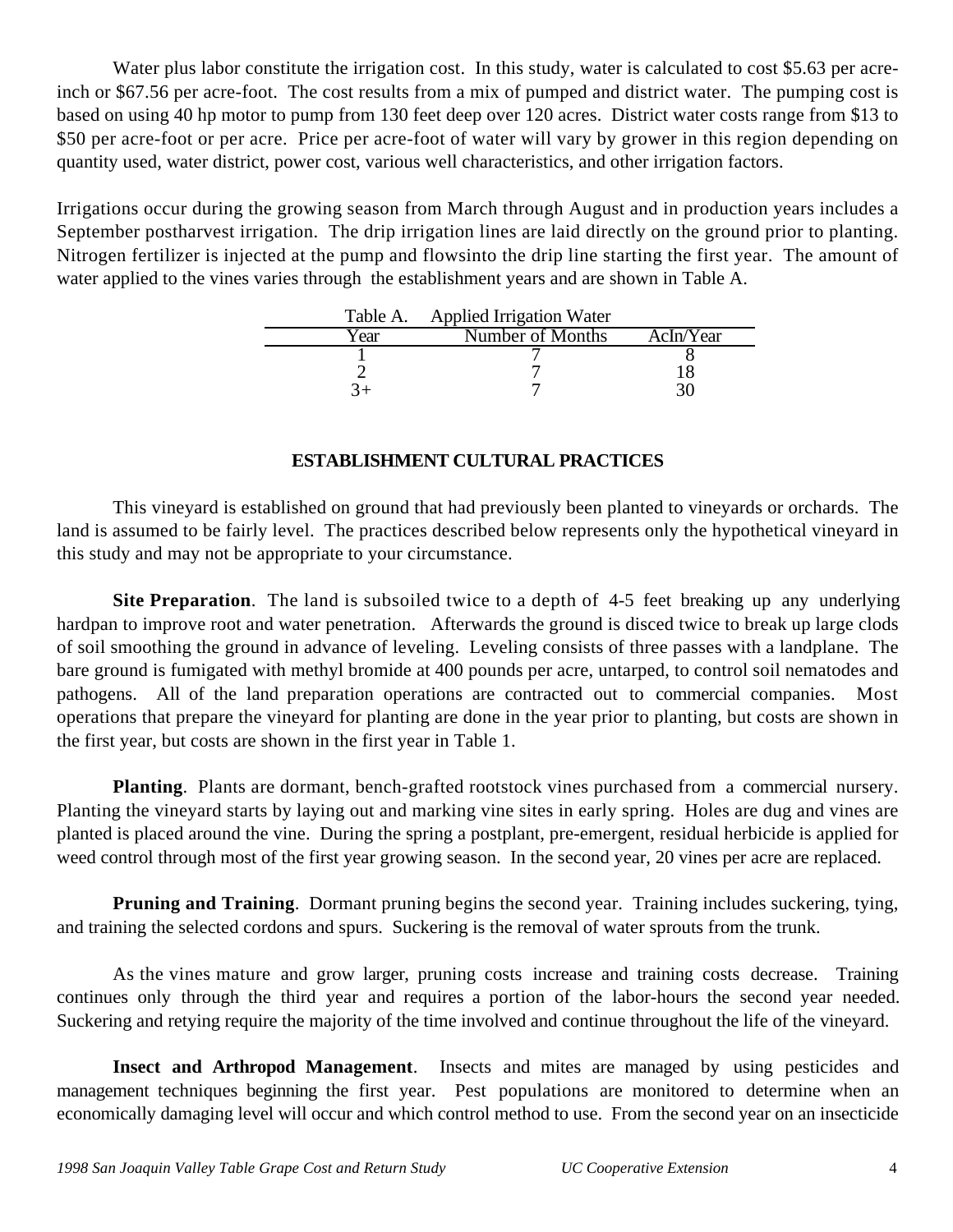is sprayed to manage grapeleaf skeletonizer. In the third year another treatment is made in July to control leafhoppers.

**Disease Management**. There are many pathogens that attack grapevines, but the only major disease that is treated in this study is powdery mildew. A dusting and spraying program for powdery mildew control begins the third year with four applications of sulfur dust and increases to nine after the third year. Also in the third year, two wettable sulfur treatments are made with one mixed in the spray to control grape leaf skeletonizer. A sterol inhibitor (SI) is applied for additional mildew control in beginning in the third year. All applications are made using a 75 horsepower (hp) tractor and an orchard sprayer.

**Vineyard Floor Management**. Weed control in the vine row and middles are managed with multiple discings, mowing, and herbicides. In the first year the row middles are disced twice and mowed twice from March through July. During the second year the middles are mowed four times and three times in the third year. The vine rows are stripped sprayed with pre-emergent herbicides during winter each year. The strip spray is applied on only 30 percent of the acreage. Beginning the second year escaped weeds are treated with a spot spray of contact herbicide.

**Fertilization**. A liquid nitrogen fertilizer is injected into the irrigation system beginning in the first year at five pounds of N per acre. The amount of nitrogen applied each year increases and is shown in Table B.

|      | Table B. Applied Nitrogen Per Acre |
|------|------------------------------------|
| Year | Pounds of N                        |
|      |                                    |
|      | 20                                 |
|      | 40                                 |
|      | .5C                                |

**Establishment Cost**. The establishment cost is the sum of the costs for land preparation, trellis system, planting, vines, cash overhead and production expenses for growing the vines through the first year that grapes are harvested (year three). It is used to determine the non-cash overhead expense, capital recovery cost, during the production years. The Total Accumulated Net Cash Cost on Table 1, in the third year represents the establishment cost. For this study the cost is \$5,256 per acre or \$394,200 for the 75 producing acres. The establishment cost is spread over the remaining 22 years of the 25 years the vineyard is in production.

# **PRODUCTION CULTURAL PRACTICES**

**Canopy and Fruit Management**. Pruning is done during the winter months and the prunings are placed in the row middles and shredded. Suckers and sterile shoots are removed from the vine trunks and crowns during April. Fruit management practices are used to increase fruit size. In this study these practices consist of flower or berry thinning, girdling, and application of a growth regulator. Hand thinning is used to adjust berry set, cluster length, and crop load in late May and early June. Girdling is performed in May to increase berry size. The growth regulator, gibberellic acid (GA), is applied four times for both bloom thinning (twice) and berry sizing (twice) in May. All foliar applied sprays are made using the 75 hp tractor and 500 gallon vineyard sprayer.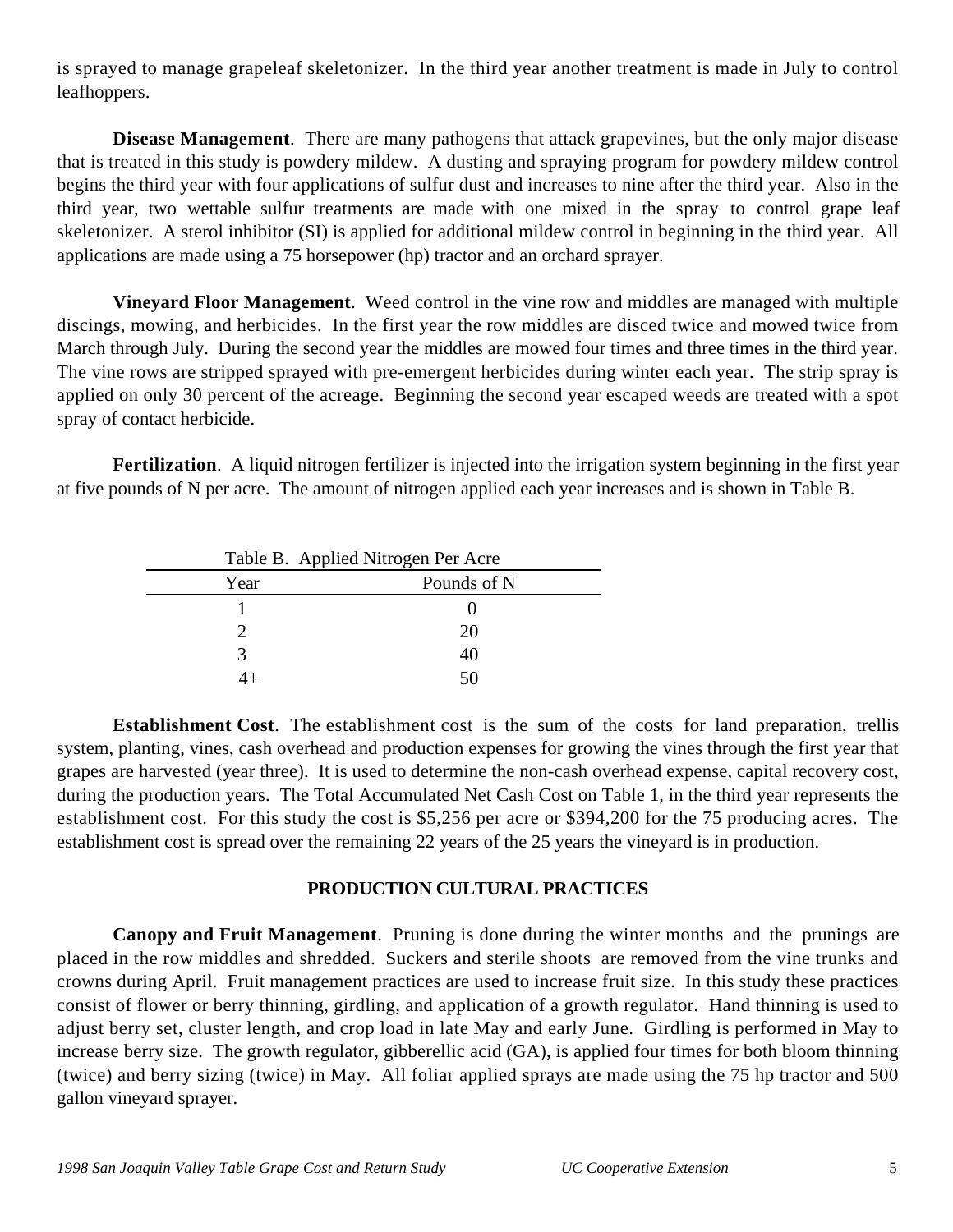**Vineyard Floor Management**. Herbicides and mowing are use to manage the vineyard floor and control weeds. Vineyard floors are mowed four times in March through August. Vine row weeds are controlled with a pre-emergent herbicide mix applied as a strip spray during the winter. Escaped weeds are treated with a spot spray of a contact herbicide during the summer.

**Insect And Disease Management**. Pest management techniques used to control insect problems in the last year of vineyard establishment are the same practices used in the production years. Grapeleaf skeletonizer is treated with an insecticide mixed with GA in the first bloom spray in May. The second bloom spray (also in May) includes an insecticide to control leafhoppers.

Disease management consists of various treatments for powdery mildew. The first mildew treatment is in March with an application of wettable sulfur and fixed copper. Copper is included as an early-season phomopsis control measure. Sulfur dust is applied four times in April and five more times from June through harvest for a total of nine times. Mixed in with the May bloom and berry set sprays are a sterol inhibitor (SI) and wettable sulfur. Wettable sulfur and SI are used alternately in the bloom and berry set applications. All of the insect and fungicide sprays are made using a 75 hp tractor and orchard sprayer.

**Fertilization**. 50 pounds per acre of a liquid nitrogen fertilizer is added to the irrigation water in May. Neutral zinc is applied to prevent zinc deficiencies and is combined with one of the April sulfur dust applications.

Pesticides, rates, and cultural practices mentioned in this cost study are a few of those listed in the *UC IPM Pest Management Guidelines, Grapes* and *Grape Pest Management*. Written recommendations are required for many pesticides and are made by licensed pest control advisors. For information and pesticide use permits, contact the local county Agricultural Commissioner's office. For additional production information contact one of the San Joaquin Valley viticulture farm advisors.

**Harvest**. Harvesting begins the third year. In the third year the grapes are picked for wine production for a contracted rate of \$45 per ton. Hauling the table grapes to the processor is included in the \$45 per ton cost. Beginning in the fourth year, the Thompson Seedless are harvested for table grapes. They are picked and field packed for \$2.00 per box. The box holds 21 pounds of fruit and costs \$2.00 each. The labor to spread the boxes in the vineyard and remove them from the field and haul to the buyer costs \$0.35 per box. The cost of the selling commission, cold storage, fumigation, and packing are not included in this study. All harvest operations are contract services.

**Assessments**. There are no assessments when the grapes are sold for wine. However, when the fruit is sold as table grapes each box is charge an assessment by the California Table Grape Commission (CTGC). Currently the CTGC assessment rate is \$0.12 per box. Table grapes are inspected for quality control and charged an additional \$0.025 per box. Typically, one-third of the yield is inspected.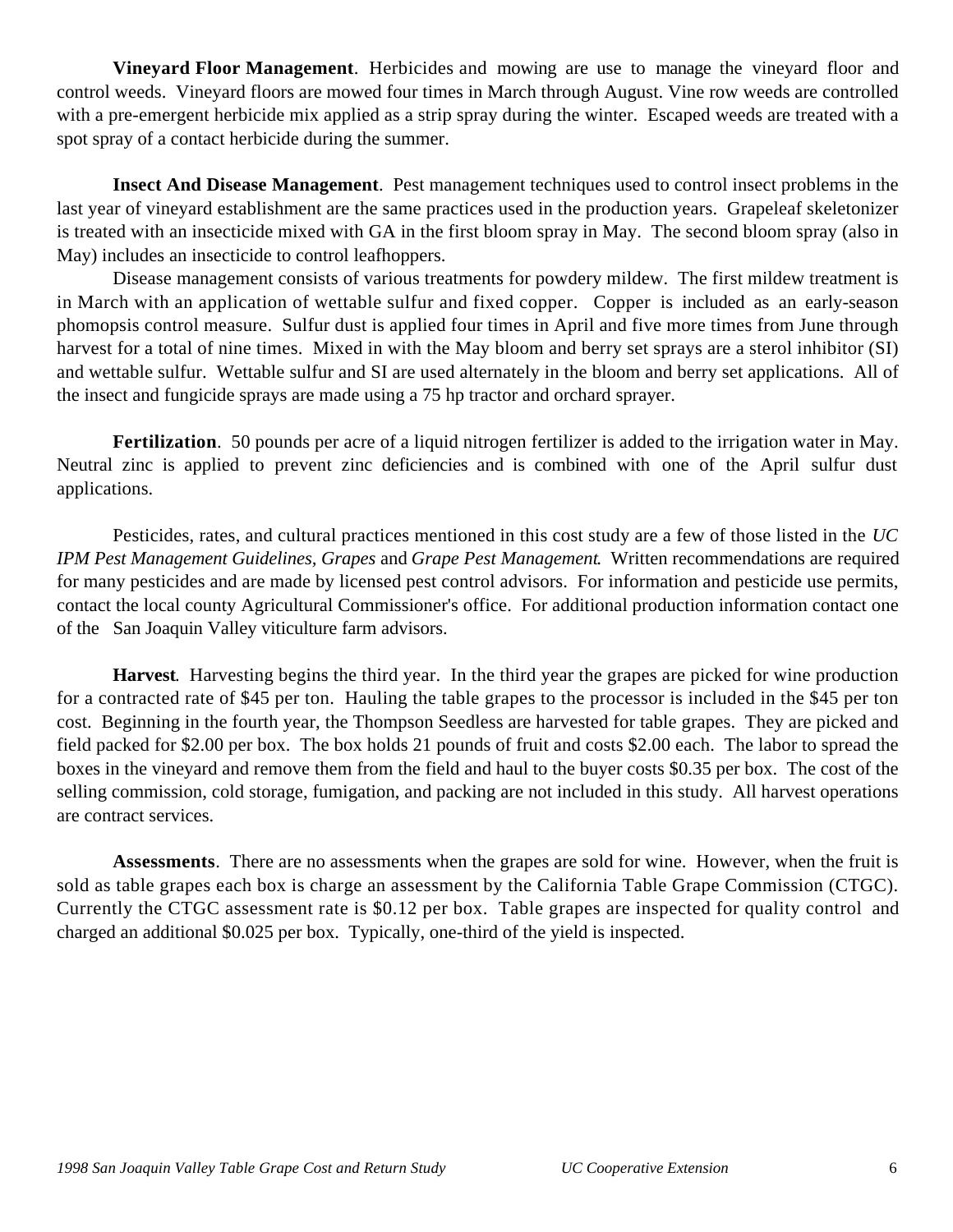**Yields**. Table grapes begin bearing an economic crop in the third year after planting. A yield of 6 ton per acre is used in the third year and is processed into wine. This study uses a yield of 700 21-pound boxes to calculate returns. Average yields for the last five years are shown in Table C.

|        | Year   | <b>Boxes Per Acre</b> |
|--------|--------|-----------------------|
|        | 1993   | 950                   |
|        | 1994   | 750                   |
|        | 1995   | 940                   |
|        | 1996   | 835                   |
|        | 1997   | 919                   |
| $\sim$ | $\sim$ | $10011100 =$          |

Table C. Yield of Thompson Seedless Table Grapes

Source: Fresno County Crop Reports, 1994-1997.

**Returns**. Use of return prices for grapes is for calculating net returns to growers at different yields and price. Returns shown in Table 7 vary and yields and prices used in this cost study are an estimate. An estimated price of \$10 per box of Thompson Seedless grapes is used in this study. Average return prices for the last five years are shown in Table C.

**Risk**. Risk occurs because of production, price, and financial uncertainty. Examples include disease damage, a decrease in price, and an increase in interest rates. The risks associated with producing table grapes in the San Joaquin Valley should not be underestimated.

While this study makes every effort to model a production system based on typical, commercial practices, it cannot fully represent agronomic, market, and financial risks which affect the profitability and economic viability of table grape production. Additionally, establishment of vineyards and the equipment required to properly handle the fruit is very capital intensive. Growers should consider all of the agronomic and economic risks before committing resources to establishing a vineyard and table grape production in this region.

Labor. Hourly wages for workers are \$7.00 and \$6.00 per hour for machine and non-machine workers, respectively. Adding 34% for Workers Compensation, Social Security, Medicare, insurance, and other possible benefits gives the labor rates shown of \$9.38 and \$8.04 per hour for machine labor and non-machine labor, respectively.

Labor time for operations involving machinery are 20% higher than the operation time given in Table 2. to account for the extra labor involved in equipment set up, moving, maintenance, work breaks, and field repair. Wages for a manager are not included as cost. Returns above total costs is considered a return to management.

**Cash Overhead**. Cash overhead consists of various cash expenses paid out during the year that are assigned to the whole farm, not to a particular operation. These costs include property taxes, interest on operating capital, office expense, liability and property insurance, and repairs for buildings and irrigation equipment.

*Property Taxes.* Counties charge a base property tax rate of 1% on the assessed value of the property. In some counties special assessment districts exist and charge additional taxes on property including equipment, buildings, and improvements. For this study, county taxes are calculated as 1% of the average value of the property. Average value equals new cost plus salvage value divided by 2 on a per acre basis.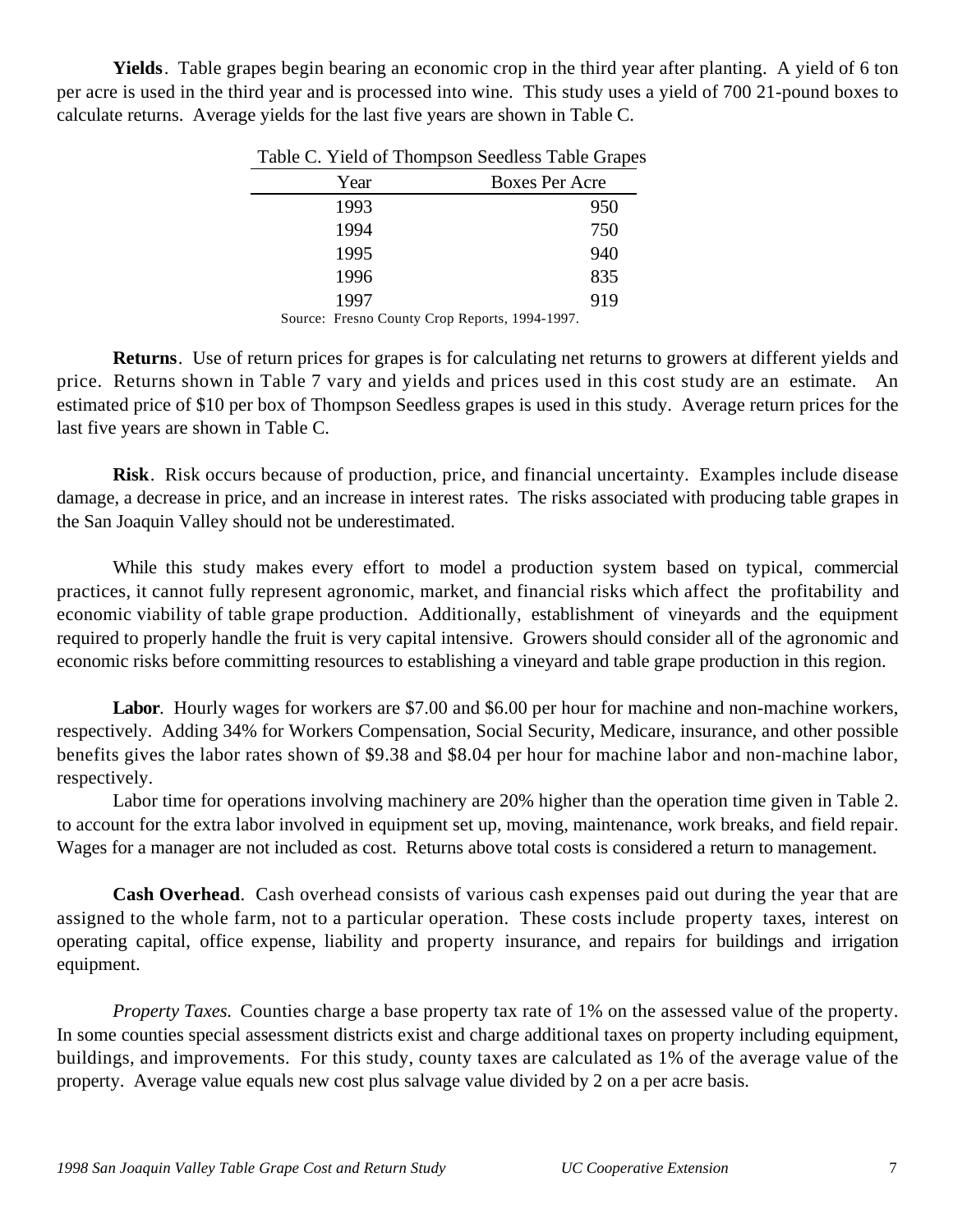*Interest On Operating Capital*. Interest on operating capital is based on cash operating costs and is calculated monthly until harvest at a nominal rate of 10.46% per year. The assumed postharvest operations are discounted back to the harvest month at the same interest rate so that all costs are adjusted to the same position in time.

*Insurance*. Insurance for farm investments vary depending on the assets included and the amount of coverage. Property insurance provides coverage for property loss and is charged at 0.713% of the average value of the assets over their useful life. Liability insurance covers accidents on the farm and costs \$511 for the entire farm.

*Office Expense*. Office and business expenses for 120 acres are estimated at \$4,500 annually or \$38 per planted acre. These expenses include office supplies, telephones, bookkeeping, accounting, legal fees, road maintenance, etc.

*Sanitation Services*. Sanitation services provide portable toilets for the vineyard and cost the farm \$110 annually. This cost includes delivery and regular servicing of toilets.

**Non-cash Overhead**. Non-cash overhead is calculated as the capital recovery cost for equipment and other farm investments. Although farm equipment used on vineyards in the San Joaquin Valley may be purchased new or used, this study (Table 6) shows the current purchase price for new equipment. The new purchase price is adjusted to 60% to indicate a mix of new and used equipment. Annual ownership costs (Equipment and Investments) are shown in Tables 1, 2, 3 and 5. They represent the capital recovery cost for investments on an annual per acre basis.

*Capital Recovery Costs*. Capital recovery cost is the annual depreciation and interest costs for a capital investment. It is the amount of money required each year to recover the difference between the purchase price and salvage value (unrecovered capital). Put another way, it is equivalent to the annual payment on a loan for the investment with the downpayment equal to the discounted salvage value. This is a more complex method of calculating ownership costs than straight-line depreciation and opportunity costs, but more accurately represents the annual costs of ownership because it takes the time value of money into account (Boehlje and Eidman). The calculation for the annual capital recovery costs is as follows. The calculation for the annual capital recovery costs is taken from the publication *Farm Management* (Boehlje and Eidman) and is as follows.

> *Purchase* −*Salvage* × *Recovery*<br>Price *Value* Factor Pr*ice Value Factor Capital* Purchase  $-Salvage \times Recovery$  + *Salvage*  $\times$  *Interest*<br>Price *Value* Factor *Value* Pate *Value Rate*

*Salvage Value.* Salvage value is an estimate of the remaining market value of an investment at the end of its useful life. It is calculated differently for different investments. For farm machinery (e.g., tractors and implements) the remaining value is a percentage of the new cost of the investment. Salvage value is calculated as

# *New Price*  $\times$  %Remaining Value

Salvage value for other investments including irrigation systems, buildings, and miscellaneous equipment is zero. The salvage value for land is equal to the purchase price because land does not depreciate from use. The purchase price and salvage value for certain equipment and investments are shown in Table 4.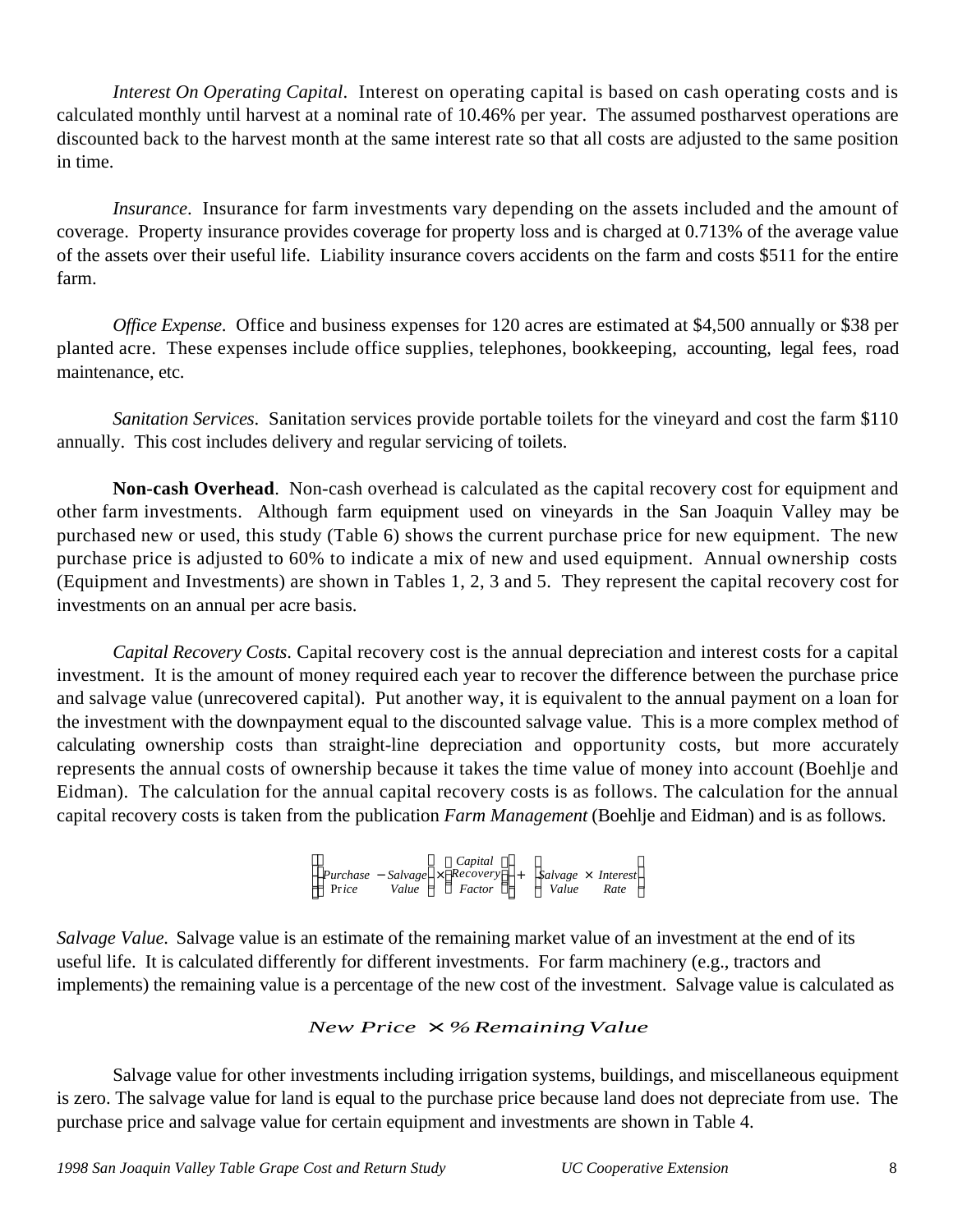*Capital Recovery Factor.* Capital recovery factor is the amortization factor or annual payment whose present value at compound interest is 1. It is the function of the interest rate and years of life of the equipment.

*Interest Rate.* The interest rate of 7.81% used to calculate capital recovery cost is the United States Department of Agriculture-Economic Reporting Service's (USDA-ERS) ten year average of California's agricultural sector long-run real rate of return to production assets from current income. It is used to reflect the long-term realized rate of return to these specialized resources that can only be used effectively in the agricultural sector, not including inflation. In other words, the next best alternative use for these resources is in another agricultural enterprise.

**Equipment Costs**. Cash equipment costs are composed of three parts; non-cash overhead, cash overhead, and operating costs. Both of the overhead factors have been discussed in previous sections. The operating costs consist of fuel, lubrication, and repairs.

Repair costs are based on purchase price, annual hours of use, total hours of life, and repair coefficients formulated by the ASAE. Fuel and lubrication costs are also determined by ASAE equations based on maximum PTO hp, and type of fuel used. The fuel and repair cost per acre for each operation in Table 2. is determined by multiplying the total hourly operating cost in Table 6. for each piece of equipment used for the cultural practice by the number of hours per acre for that operation. Tractor time is 10% higher than implement time for a given operation to account for setup time. Prices for on-farm delivery of diesel and gasoline are \$0.78 and \$1.22 per gallon, respectively.

**Acknowledgment**. Appreciation is expressed to those growers and other cooperators who provided support for this study.

# **REFERENCES**

- American Society of Agricultural Engineers. 1994. *American Society of Agricultural Engineers Standards Yearbook*. Russell H. Hahn and Evelyn E. Rosentreter (ed.) St. Joseph, Missouri. 41st edition.
- Boelje, Michael D., and Vernon R. Eidman. 1984. *Farm Management*. John Wiley and Sons. New York, New York
- Integrated Pest Management Education and Publications. 1990. *U.C. Pest Management Guidelines, Grapes*. *In* M. L. Flint (ed.) UC IPM pest management guidelines. University of California. Division of Agriculture and Natural Resources. Oakland, California. Publication 3339.

University of California, Division of Agriculture and Natural Resources. 1992. *Grape Pest Management*. Donald L. Flaherty, et. Al. (ed.) Second Edition. University of California, Division of Agriculture and Natural Resources. Oakland, California. Publication 3343.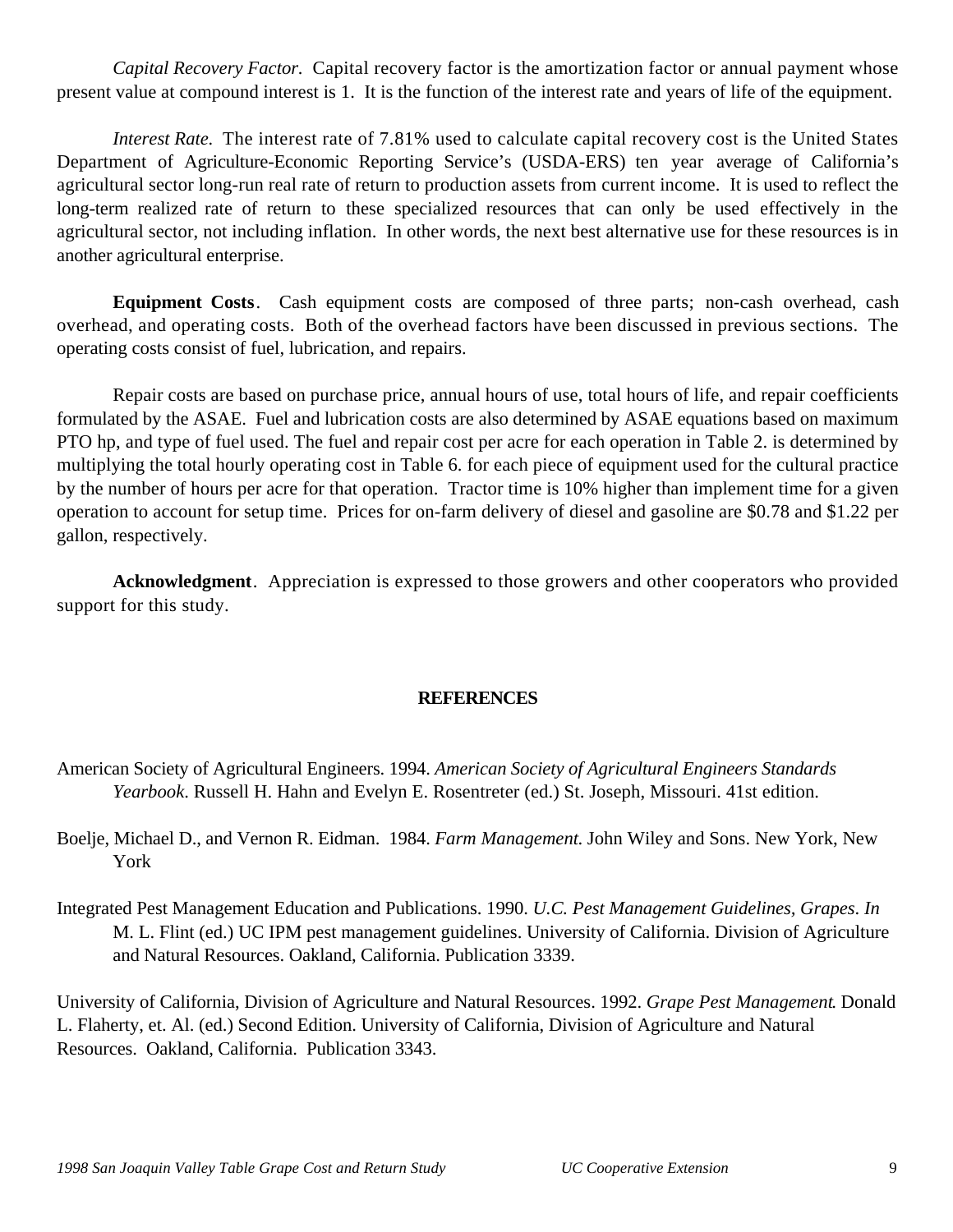|                            |                                                        | U.C. COOPERATIVE EXTENSION                                |               |       |  |  |  |  |
|----------------------------|--------------------------------------------------------|-----------------------------------------------------------|---------------|-------|--|--|--|--|
| Table 1.                   |                                                        | SAMPLE COSTS PER ACRE TO ESTABLISH A TABLE GRAPE VINEYARD |               |       |  |  |  |  |
|                            |                                                        | SAN JOAQUIN VALLEY - 1998                                 |               |       |  |  |  |  |
|                            |                                                        | THOMPSON SEEDLESS                                         |               |       |  |  |  |  |
| Labor Rate:                | \$9.38/hr. machine labor                               | Vines Per Acre: 454                                       |               |       |  |  |  |  |
|                            | \$8.04/hr. non-machine labor                           | Interest Rate: 10%                                        |               |       |  |  |  |  |
|                            |                                                        |                                                           | Cost Per Acre |       |  |  |  |  |
| Year                       |                                                        | 1st                                                       | 2nd           | 3rd   |  |  |  |  |
| Tons Per Acre              |                                                        |                                                           |               | 6.0   |  |  |  |  |
| Planting Costs:            |                                                        |                                                           |               |       |  |  |  |  |
|                            | Land Preparation - Subsoil 2X                          | \$250                                                     |               |       |  |  |  |  |
| Land Preparation - Disc 2X |                                                        | 50                                                        |               |       |  |  |  |  |
| Land Preparation - Level   |                                                        | 80                                                        |               |       |  |  |  |  |
|                            | Land Preparation - Fumigate                            | 550                                                       |               |       |  |  |  |  |
| Survey & Layout Vineyard   |                                                        | 140                                                       |               |       |  |  |  |  |
|                            | Plant Vines: 454 Per Acre (2% Replant In 2nd Year)     | 1,362                                                     | \$64          |       |  |  |  |  |
| Install Trellis System     |                                                        |                                                           | 2,078         |       |  |  |  |  |
| TOTAL PLANTING COSTS       |                                                        | 2,432                                                     | 2,142         |       |  |  |  |  |
| Cultural Costs:            |                                                        |                                                           |               |       |  |  |  |  |
| Prune & Tie - Dormant      |                                                        |                                                           | 47            | \$101 |  |  |  |  |
| Brush Disposal             |                                                        |                                                           |               | 9     |  |  |  |  |
| Fertilize                  |                                                        |                                                           | 8             | 16    |  |  |  |  |
| Irrigate                   |                                                        | 85                                                        | 142           | 209   |  |  |  |  |
| Pest Control - Vertebrates |                                                        | 25                                                        | 10            | 10    |  |  |  |  |
|                            | Disease Control - Phomopsis                            |                                                           |               | 39    |  |  |  |  |
|                            | Training (Sucker, Tie & Train)                         |                                                           | 193           | 80    |  |  |  |  |
|                            | Weed Control - Disc Middle - Year 1: 2X & Year 2+: 1X  | 7                                                         | 7             | 7     |  |  |  |  |
|                            | Weed Control - Mow Middle - Year 1: 2X & Year 2+: 4X   | 6                                                         | 13            | 13    |  |  |  |  |
| Weed Control - Hand Hoe    |                                                        | 24                                                        |               |       |  |  |  |  |
|                            | Pest Control - Grapeleaf Skeletonizer & Mildew Control |                                                           | 23            | 22    |  |  |  |  |
|                            | Disease Control - Mildew - Wettable Sulfur             |                                                           |               | 9     |  |  |  |  |
|                            | Insect Control - Leafhoppers 2X                        |                                                           |               | 29    |  |  |  |  |
|                            | Disease Control - Mildew - SI                          |                                                           |               | 59    |  |  |  |  |
|                            | Disease Control - Sulfur Dust Applications 5X          |                                                           |               | 20    |  |  |  |  |
| Weed Control - Spot Spray  |                                                        |                                                           |               | 22    |  |  |  |  |
|                            | Weed Control - Winter Strip Spray                      | 13                                                        | 31            | 31    |  |  |  |  |
| Miscellaneous Costs        |                                                        | 50                                                        | 50            | 50    |  |  |  |  |
| Pickup Truck Use           |                                                        | 36                                                        | 36            | 36    |  |  |  |  |
| TOTAL CULTURAL COSTS       |                                                        | 246                                                       | 560           | 762   |  |  |  |  |
| Harvest Costs:             |                                                        |                                                           |               |       |  |  |  |  |
| Harvest - Contract         |                                                        |                                                           |               | 270   |  |  |  |  |
| TOTAL HARVEST COSTS        |                                                        |                                                           |               | 270   |  |  |  |  |
|                            | Interest On Operating Capital @ 10%                    | 131                                                       | 137           | 37    |  |  |  |  |
|                            | TOTAL OPERATING COSTS/ACRE                             | 2,809                                                     | 2,839         | 1,069 |  |  |  |  |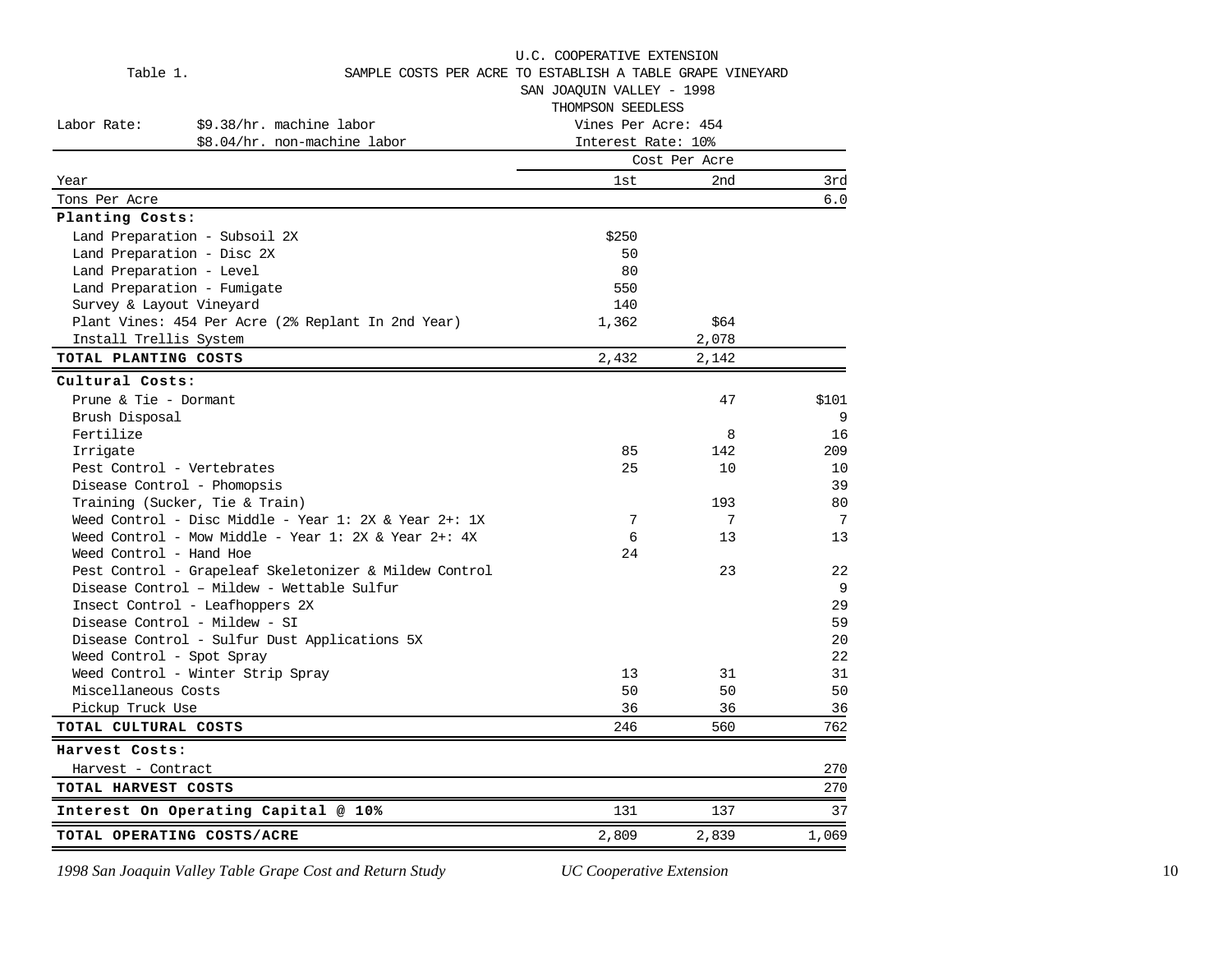#### Table 1 ContinuedU.C. COOPERATIVE EXTENSION

|                                  | Cost Per Acre            |          |             |
|----------------------------------|--------------------------|----------|-------------|
| Year                             | 1st                      | 2nd      | 3rd         |
| Tons Per Acre                    |                          |          | 6.0         |
| Cash Overhead Costs:             |                          |          |             |
| Office Expense                   | 38                       | 38       | 38          |
| Liability Insurance              | $\overline{\mathcal{L}}$ | 4        | 4           |
| Property Taxes                   | 55                       | 56       | 57          |
| Property Insurance               | 39                       | 40       | 41          |
| Investment Repairs               | 25                       | 25       | 25          |
| TOTAL CASH OVERHEAD COSTS        | 161                      | 163      | 165         |
| TOTAL CASH COSTS/ACRE            | 2,970                    | 3,002    | 1,234       |
| INCOME/ACRE FROM PRODUCTION      |                          |          | 1,950       |
| NET CASH COSTS/ACRE FOR THE YEAR | 2,970                    | 3,002    |             |
| PROFIT/ACRE ABOVE CASH COSTS     |                          |          | 716         |
| ACCUMULATED NET CASH COSTS/ACRE  | 2,970                    | 5,972    | 5,256       |
|                                  |                          |          |             |
| Capital Recovery Cost:           |                          |          |             |
| Land @ $$4,500$                  | 367                      | 367      | 367         |
| Furrow Irrigation System         | 98                       | 98       | 98          |
| Shop Building                    | 15                       | 13       | 13          |
| Shop Tools                       | S                        | 9        | 9           |
| Fuel Tank & Pump                 | E                        | 5        | 5           |
| Equipment                        | 2 <sub>0</sub>           | 24       | 58          |
| TOTAL CAPITAL RECOVERY COST      | 512                      | 516      | 550         |
| TOTAL COST/ACRE FOR THE YEAR     | 3,482                    | 3,518    | 1,784       |
| INCOME/ACRE FROM PRODUCTION      | $\mathcal{C}$            | $\Omega$ | 1,950       |
| TOTAL NET COST/ACRE FOR THE YEAR | 3,482                    | 3,518    | $\mathbf 0$ |

**NET PROFIT/ACRE ABOVE TOTAL COST 166 166 TOTAL ACCUMULATED NET COST/ACRE** 3,482 7,000 6,834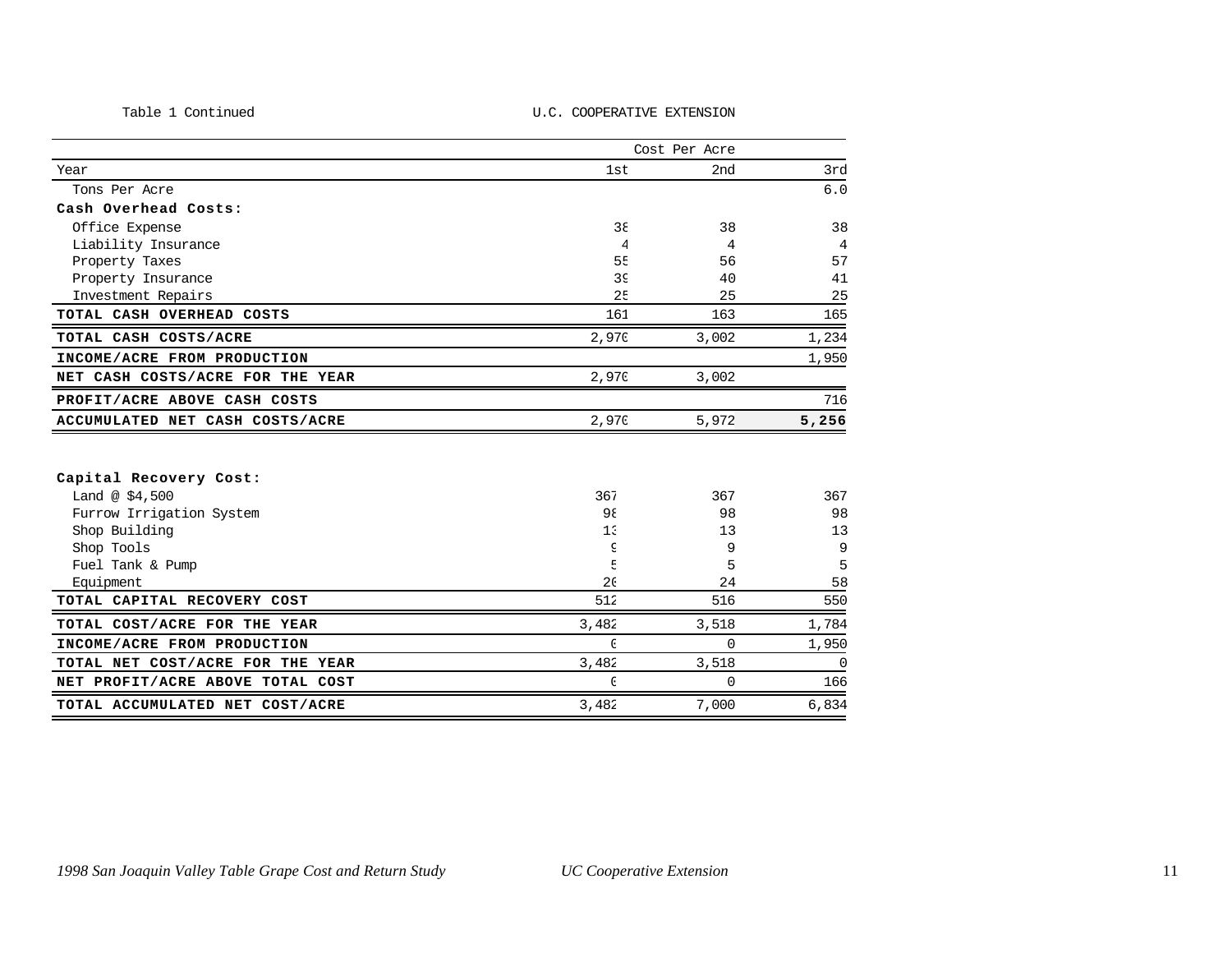#### U.C. COOPERATIVE EXTENSION

### Table 2. COSTS PER ACRE TO PRODUCE TABLE GRAPE

SAN JOAQUIN VALLEY - 1998

THOMPSON SEEDLESS

| Labor Rate: \$9.38/hr. machine labor      |                              |                | Interest Rate:<br>10.46% |                            |             |       |      |
|-------------------------------------------|------------------------------|----------------|--------------------------|----------------------------|-------------|-------|------|
|                                           | \$8.04/hr. non-machine labor |                |                          | Yield per Acre:<br>700 Box |             |       |      |
| Operation                                 |                              |                |                          |                            |             |       |      |
|                                           | Time                         | Labor          | Fuel, Lube               | Material                   | Custom/     | Total | Your |
| Operation                                 | (Hrs/A)                      | Cost           | & Repairs                | Cost                       | Rent        | Cost  | Cost |
| Cultural:                                 |                              |                |                          |                            |             |       |      |
| Prune Vines                               | 35.00                        | 281            | $\Omega$                 | 0                          | $\mathbf 0$ | 281   |      |
| Brush Disposal (Every Middle)             | 0.60                         | 7              | 3                        | 0                          | $\mathbf 0$ | 10    |      |
| Tie Vines                                 | 0.00                         | $\mathbf 0$    | $\Omega$                 | 5                          | 68          | 73    |      |
| Disease Control - Phomopsis/Mildew 2X     | 0.38                         | 4              | 3                        | 34                         | $\mathbf 0$ | 41    |      |
| Insect Control - Mealybug                 | 0.38                         | 4              | 3                        | 29                         | $\Omega$    | 36    |      |
| Weed Control - Winter Strip               | 0.25                         | 3              | 1                        | 23                         | $\mathbf 0$ | 27    |      |
| Weed Control - Mow Middles 4X             | 0.80                         | 9              | 4                        | $\mathbf 0$                | $\mathbf 0$ | 13    |      |
| Irrigate                                  | 5.00                         | 40             | $\Omega$                 | 203                        | $\Omega$    | 243   |      |
| Disease Control- Phomopsis                | 0.38                         | 4              | 3                        | 10                         | $\Omega$    | 17    |      |
| Mildew Control - Dust Sulfur 12 X         | 1.33                         | 15             | 6                        | 14                         | $\Omega$    | 35    |      |
| Remove Trunk Suckers                      | 0.00                         | $\mathbf 0$    | $\mathbf 0$              | $\mathbf 0$                | 35          | 35    |      |
| Canopy Management - Shoot Thin,           | 0.00                         | $\Omega$       | $\Omega$                 | $\Omega$                   | 150         | 150   |      |
| Crown Sucker, Leaf Removal, & Lift Canes  |                              |                |                          |                            |             |       |      |
| Fertilize                                 | 0.00                         | $\mathbf 0$    | 0                        | 20                         | $\mathbf 0$ | 20    |      |
| Berry Thin 2X, Disease & Insect Control   | 0.76                         | 9              | 6                        | 107                        | $\mathbf 0$ | 121   |      |
| Fruit Management                          | 73.00                        | 587            | $\mathbf 0$              | $\mathbf 0$                | $\mathbf 0$ | 587   |      |
| Berry Thin, Cluster Tip, Adjust Crop Load |                              |                |                          |                            |             |       |      |
| Berry Size 2X, Disease & Insect Control   | 0.76                         | 9              | 6                        | 154                        | $\mathbf 0$ | 168   |      |
| Girdling                                  | 10.00                        | 80             | $\mathbf 0$              | $\mathbf 0$                | $\Omega$    | 80    |      |
| Weed Control - Spot Spray                 | 0.25                         | 3              | $\mathbf{1}$             | 18                         | $\Omega$    | 22    |      |
| Sulfur Application 12X                    | 1.67                         | 19             |                          | 16                         | $\Omega$    | 42    |      |
| Pest Control - Vertebrate Pest            | 0.00                         | $\mathbf 0$    | $\Omega$                 | 10                         | $\Omega$    | 10    |      |
| Miscellaneous Costs                       | 1.00                         | 46             | 4                        | 0                          | $\mathbf 0$ | 50    |      |
| Pickup Truck Use                          | 2.44                         | 27             | 9                        | 0                          | $\mathbf 0$ | 37    |      |
| TOTAL CULTURAL COSTS                      | 134.01                       | 1147           | 55                       | 644                        | 253         | 2100  |      |
| Harvest:                                  |                              |                |                          |                            |             |       |      |
| Pick, Pack & Supervise                    | 0.00                         | 0              | 0                        | 1400                       | 0           | 1400  |      |
| Box, Spread, Swamp & Haul                 | 0.00                         | $\overline{0}$ | $\mathbf 0$              | 1645                       | $\mathbf 0$ | 1645  |      |
| TOTAL HARVEST COSTS                       | 0.00                         | $\Omega$       | $\Omega$                 | 3045                       | $\Omega$    | 3045  |      |
| Postharvest:                              |                              |                |                          |                            |             |       |      |
| Precool, Palletize & Store                | 0.00                         | $\mathbf 0$    | 0                        | 175                        | 0           | 175   |      |
| Table Grape Commission                    | 0.00                         | $\mathbf 0$    | $\mathbf 0$              | 84                         | $\mathbf 0$ | 84    |      |
| Quality Control Inspection                | 0.00                         | $\mathbf 0$    | $\Omega$                 | 58                         | $\mathbf 0$ | 58    |      |
| TOTAL POSTHARVEST COSTS                   | 0.00                         | $\Omega$       | $\mathbf 0$              | 317                        | $\mathbf 0$ | 317   |      |
| Interest on operating capital @<br>10.46% |                              |                |                          |                            |             | 97    |      |
|                                           |                              |                |                          |                            |             |       |      |
| TOTAL OPERATING COSTS/ACRE                |                              | 1147           | 55                       | 4006                       | 253         | 5559  |      |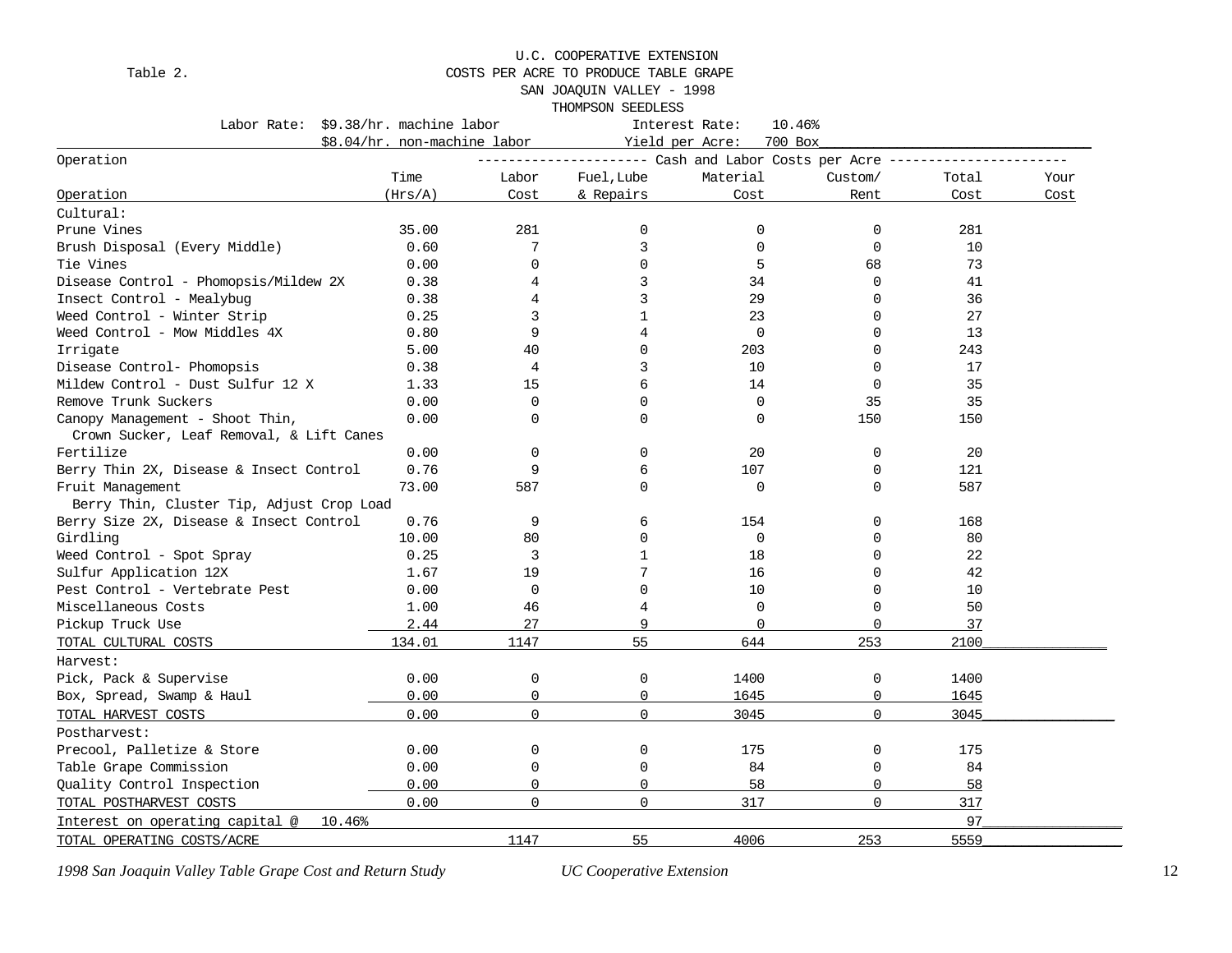Table 2. Continued

| Operation                     |               |                                        | Total Cost |
|-------------------------------|---------------|----------------------------------------|------------|
| CASH OVERHEAD:                |               |                                        |            |
| Office Expense                |               |                                        | 39         |
| Liability Insurance           |               |                                        | 4          |
| Sanitation Service            |               |                                        | 1          |
| Property Taxes                |               |                                        | 85         |
| Property Insurance            |               |                                        | 60         |
| Investment Repairs            |               |                                        | 25         |
| TOTAL CASH OVERHEAD COSTS     |               |                                        | 214        |
| TOTAL CASH COSTS/ACRE         |               |                                        | 5774       |
| NON-CASH OVERHEAD:            |               |                                        |            |
|                               | Per producing | -- Annual Cost --                      |            |
| Investment                    | Acre          | Capital Recovery (7.81% Interest Rate) |            |
|                               |               |                                        |            |
| Land                          | 4696          | 367                                    | 367        |
| Drip Irrigation System        | 1036          | 94                                     | 94         |
| Buildings                     | 150           | 13                                     | 13         |
| Shop Tools                    | 87            | 9                                      | 9          |
| Fuel Tanks & Pump             | 52            | 5                                      | 5          |
| Vineyard Establishment        | 5256          | 499                                    | 499        |
| Equipment                     | 645           | 81                                     | 81         |
| TOTAL NON-CASH OVERHEAD COSTS | 11921         | 1067                                   | 1067       |
| TOTAL COSTS/ACRE              |               |                                        | 6841       |
|                               |               |                                        |            |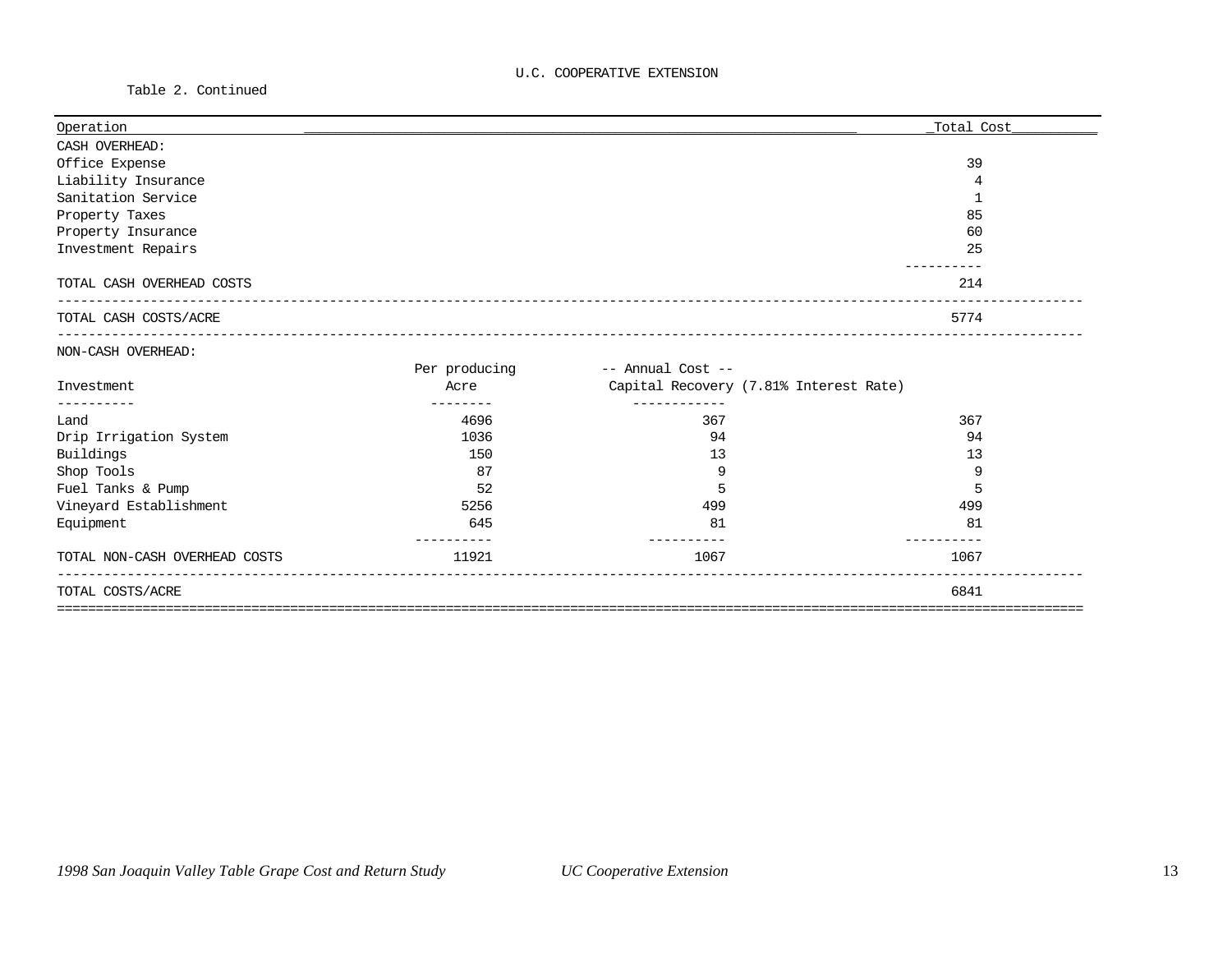#### U.C. COOPERATIVE EXTENSION Table 3. COSTS AND RETURNS PER ACRE TO PRODUCE TABLE GRAPE SAN JOAQUIN VALLEY - 1998 THOMPSON SEEDLESS

|                                    | Labor Rate: \$9.38/hr. machine labor [Interest Rate: 10.46%] |            |                                        |                         |      |  |  |
|------------------------------------|--------------------------------------------------------------|------------|----------------------------------------|-------------------------|------|--|--|
|                                    | \$8.04/hr. non-machine labor                                 |            |                                        |                         |      |  |  |
|                                    |                                                              |            |                                        |                         |      |  |  |
|                                    |                                                              |            |                                        | Price or Value or       | Your |  |  |
|                                    |                                                              |            | Quantity/Acre Unit Cost/Unit Cost/Acre |                         | Cost |  |  |
| GROSS RETURNS                      |                                                              |            |                                        |                         |      |  |  |
| Table Grape                        |                                                              | 700.00 Box | 10.00                                  | 7000                    |      |  |  |
|                                    |                                                              |            |                                        | -----------             |      |  |  |
| TOTAL GROSS RETURNS FOR TABLE GRAP |                                                              |            |                                        | 7000                    |      |  |  |
| OPERATING COSTS                    |                                                              |            |                                        |                         |      |  |  |
| Miscellaneous:                     |                                                              |            |                                        |                         |      |  |  |
| Vine Ties                          | 1.00                                                         | Acre       | 5.00                                   | 5                       |      |  |  |
| Contract:                          |                                                              |            |                                        |                         |      |  |  |
| Tie Vines                          | 454.00                                                       | Vine       | 0.15                                   | 68                      |      |  |  |
| Suckering                          | 1.00                                                         | Acre       | 35.00                                  | 35                      |      |  |  |
| Canopy Management                  | 3.00                                                         | Acre       | 50.00                                  | 150                     |      |  |  |
| Fungicide:                         |                                                              |            |                                        |                         |      |  |  |
| Kocide                             | 2.50                                                         | Lb         | 2.24                                   | 6                       |      |  |  |
| Microthial                         | 5.00                                                         | Lb         | 0.75                                   | 4                       |      |  |  |
| Captan 50WP                        | 5.00                                                         | Lb         | 3.82                                   | 19                      |      |  |  |
| Dithane M-45                       | 4.00                                                         | Lb         | 4.06                                   | 16                      |      |  |  |
| Dusting Sulfur                     | 180.00                                                       | Lb         | 0.16                                   | 29                      |      |  |  |
| Rally 40WP                         | 12.00                                                        | Oz         | 4.55                                   | 55                      |      |  |  |
| Wettable Sulfur                    | 6.00                                                         | Lb         | 0.56                                   | $\overline{\mathbf{3}}$ |      |  |  |
| Insecticide:                       |                                                              |            |                                        |                         |      |  |  |
| Lorsban 4E                         | 4.00                                                         | Pint       | 7.29                                   | 29                      |      |  |  |
| Kryocide                           | 6.00                                                         | Lb         | 2.36                                   | 14                      |      |  |  |
| Provado                            | 0.70                                                         | Lb         | 32.71                                  | 23                      |      |  |  |
| Herbicide:                         |                                                              |            |                                        |                         |      |  |  |
| Surflan                            | 0.30                                                         | Gal        | 77.75                                  | 23                      |      |  |  |
| Roundup                            | 3.00                                                         | Pint       | 5.95                                   | 18                      |      |  |  |
| Irrigation:                        |                                                              |            |                                        |                         |      |  |  |
| Water                              | 36.00                                                        | AcIn       | 5.63                                   | 203                     |      |  |  |
| Fertilizer:                        |                                                              |            |                                        |                         |      |  |  |
| Neutral Zinc                       | 4.00                                                         | Lb         | 0.40                                   | 2                       |      |  |  |
| $UN-32$                            | 50.00                                                        | Lb N       | 0.41                                   | 20                      |      |  |  |
| Growth Regulator:                  |                                                              |            |                                        |                         |      |  |  |
| Gibberellin                        | 144.00                                                       | Gram       | 1.15                                   | 166                     |      |  |  |
| Rodenticide:                       |                                                              |            |                                        |                         |      |  |  |
| Bird & Rodent Control              | 1.00                                                         | Acre       | 10.00                                  | 10                      |      |  |  |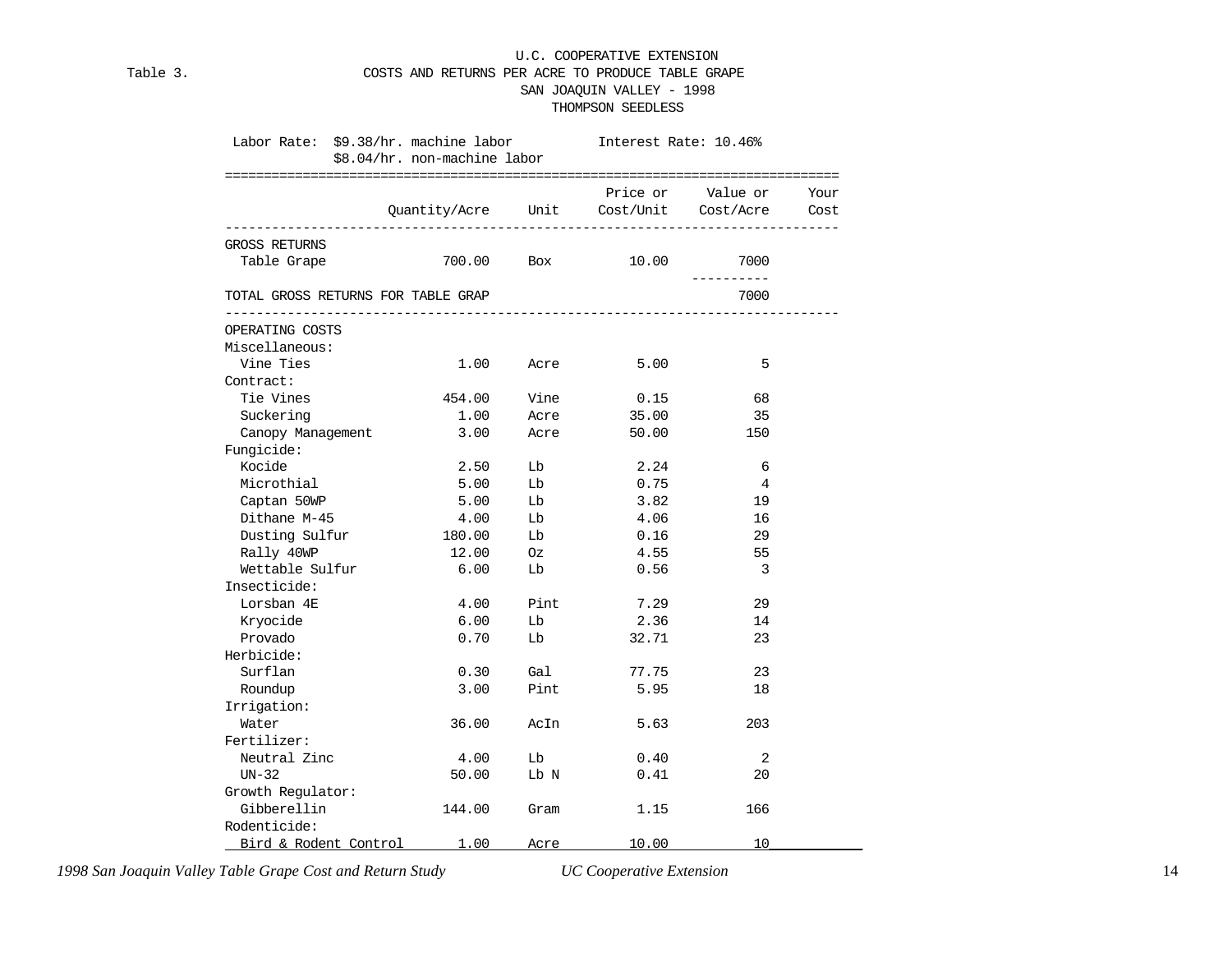#### Table 3. Continued

|                                                                   |               |            | Price or  | Value or     | Your |
|-------------------------------------------------------------------|---------------|------------|-----------|--------------|------|
|                                                                   | Quantity/Acre | Unit       | Cost/Unit | Cost/Acre    | Cost |
| Harvest:                                                          |               |            |           |              |      |
| Pick & Field Pack                                                 | 700.00        | <b>Box</b> | 2.00      | 1400         |      |
| Boxes $-21$ Lb                                                    | 700.00        | <b>Box</b> | 2.00      | 1400         |      |
| Spread & Haul                                                     | 700.00        | <b>Box</b> | 0.35      | 245          |      |
| Precool, Pallet & Store                                           | 700.00        | Box        | 0.25      | 175          |      |
| Assessment:                                                       |               |            |           |              |      |
| Table Grape Commission                                            | 700.00        | Box        | 0.12      | 84           |      |
| Quality Control Inspect.                                          | 233.00        | <b>Box</b> | 0.25      | 58           |      |
| Labor (machine)                                                   | 13.21         | <b>Hrs</b> | 9.38      | 124          |      |
| Labor (non-machine)                                               | 127.30        | Hrs        | 8.04      | 1023         |      |
| $Fuel - Gas$                                                      | 4.57          | Gal        | 1.22      | 6            |      |
| Fuel - Diesel                                                     | 26.80         | Gal        | 0.78      | 21           |      |
| Lube                                                              |               |            |           | 4            |      |
| Machinery repair                                                  |               |            |           | 25           |      |
| Interest on operating capital @ 10.46%                            |               |            |           | 97           |      |
|                                                                   |               |            |           | ---------    |      |
| TOTAL OPERATING COSTS/ACRE                                        |               |            |           | 5559         |      |
| NET RETURNS ABOVE OPERATING COSTS                                 |               |            |           | 1441         |      |
| CASH OVERHEAD COSTS:                                              |               |            |           |              |      |
| Office Expense                                                    |               |            |           | 39           |      |
| Liability Insurance                                               |               |            |           | 4            |      |
| Sanitation Service                                                |               |            |           | $\mathbf{1}$ |      |
| Property Taxes                                                    |               |            |           | 85           |      |
| Property Insurance                                                |               |            |           | 60           |      |
| Investment Repairs                                                |               |            |           | 25           |      |
|                                                                   |               |            |           |              |      |
| TOTAL CASH OVERHEAD COSTS/ACRE                                    |               |            |           | 214          |      |
| TOTAL CASH COSTS/ACRE                                             |               |            |           | 5774         |      |
| NON-CASH OVERHEAD COSTS (CAPITAL RECOVERY - 7.81% Interest Rate): |               |            |           |              |      |
| Land                                                              |               |            |           | 367          |      |
| Drip Irrigation System                                            |               |            |           | 94           |      |
| Buildings                                                         |               |            |           | 13           |      |
| Shop Tools                                                        |               |            |           | 9            |      |
| Fuel Tanks & Pump                                                 |               |            |           | 5            |      |
| Vineyard Establishment                                            |               |            |           | 499          |      |
| Equipment                                                         |               |            |           | 81           |      |
|                                                                   |               |            |           |              |      |
| TOTAL NON-CASH OVERHEAD COSTS/ACRE                                |               |            |           | 1067         |      |
| TOTAL COSTS/ACRE                                                  |               |            |           | 6841         |      |
| NET RETURNS ABOVE TOTAL COSTS                                     |               |            |           | 159          |      |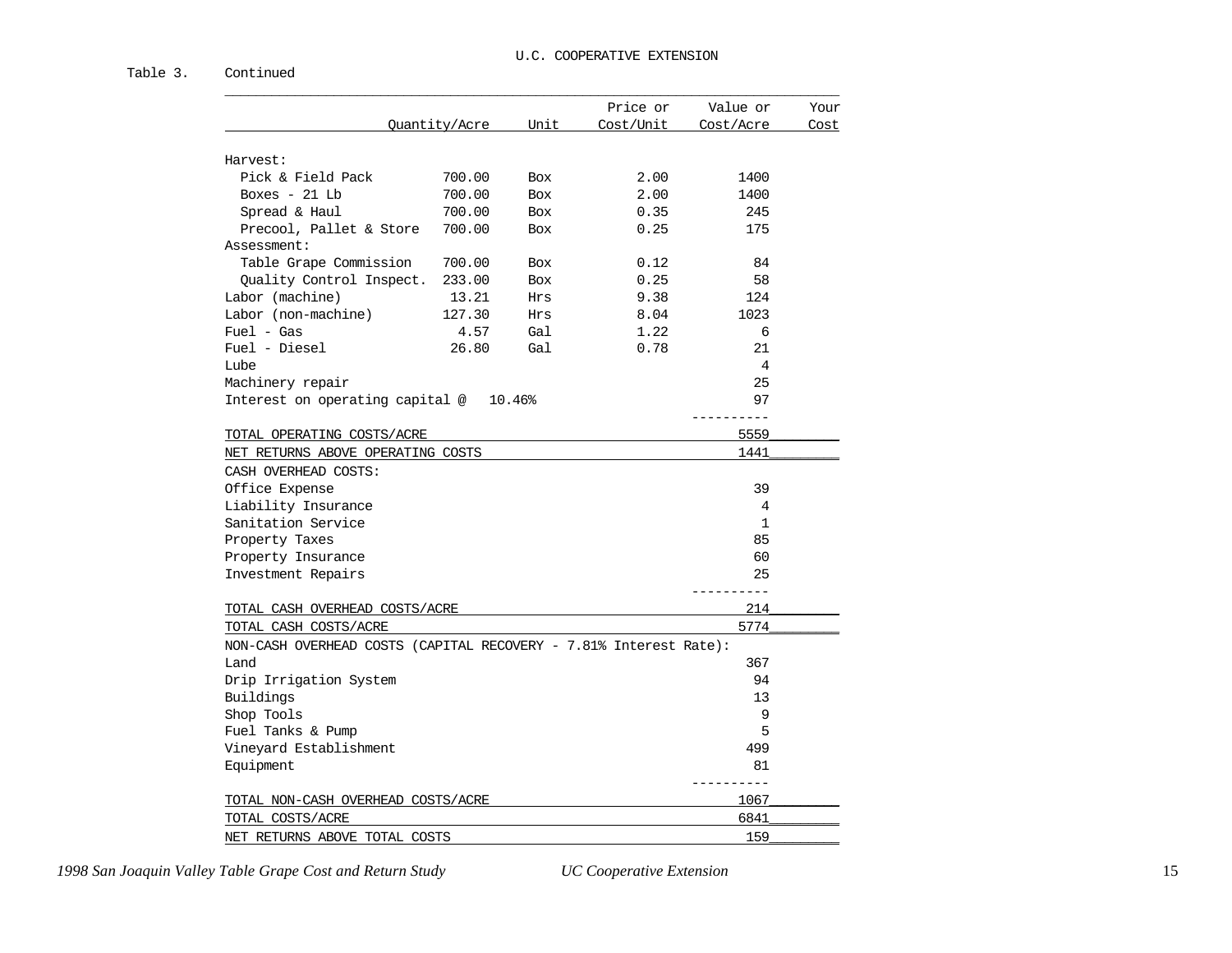| Table 4.                                | MONTHLY CASH COSTS PER ACRE TO PRODUCE TABLE GRAPE |                |                |                |     |            |                |                |                | SAN JOAQUIN VALLEY - 1998 THOMPSON SEEDLESS |                |                 |                |
|-----------------------------------------|----------------------------------------------------|----------------|----------------|----------------|-----|------------|----------------|----------------|----------------|---------------------------------------------|----------------|-----------------|----------------|
| Beginning JAN 98                        | JAN                                                | FEB            | <b>MAR</b>     | <b>APR</b>     | MAY | <b>JUN</b> | JUL            | AUG            | <b>SEP</b>     | OCT                                         | <b>NOV</b>     | $\rm DEC$       | TOTAL          |
| Ending<br>DEC 98                        | 98                                                 | 98             | 98             | 98             | 98  | 98         | 98             | 98             | 98             | 98                                          | 98             | 98              |                |
| Cultural: Prune Vines                   | 281                                                |                |                |                |     |            |                |                |                |                                             |                |                 | 281            |
| Brush Disposal                          |                                                    | 10             |                |                |     |            |                |                |                |                                             |                |                 | 10             |
| Tie Vines                               |                                                    | 73             |                |                |     |            |                |                |                |                                             |                |                 | 73             |
| Disease Control - Phomopsis             |                                                    |                | 41             |                |     |            |                |                |                |                                             |                |                 | 41             |
| Insect Control - Mealybug               |                                                    |                | 36             |                |     |            |                |                |                |                                             |                |                 | 36             |
| Weed Control - Winter Strip             |                                                    |                | 27             |                |     |            |                |                |                |                                             |                |                 | 27             |
| Weed Control - Mow Middle               |                                                    |                | $\mathbf{3}$   | 3              |     | 3          | 3              |                |                |                                             |                |                 | 13             |
| Irrigate                                |                                                    |                | 23             | 23             | 23  | 58         | 58             | 35             | 23             |                                             |                |                 | 243            |
| Disease Control- Phomopsis              |                                                    |                | 17             |                |     |            |                |                |                |                                             |                |                 | 17             |
| Mildew Control - Dust Sulfur            |                                                    |                |                | 10             | 17  |            |                | 8              |                |                                             |                |                 | 35             |
| Remove Trunk Suckers                    |                                                    |                |                | 35             |     |            |                |                |                |                                             |                |                 | 35             |
| Canopy Management                       |                                                    |                |                | 50             | 60  |            | 40             |                |                |                                             |                |                 | 150            |
| Fertilize                               |                                                    |                |                | 20             |     |            |                |                |                |                                             |                |                 | 20             |
| Berry Thin 2X, Disease & Insect Control |                                                    |                |                |                | 121 |            |                |                |                |                                             |                |                 | 121            |
| Fruit Management                        |                                                    |                |                |                | 297 | 289        |                |                |                |                                             |                |                 | 587            |
| Berry Size 2X, Disease & Insect Control |                                                    |                |                |                | 168 |            |                |                |                |                                             |                |                 | 168            |
| Girdling                                |                                                    |                |                |                | 80  |            |                |                |                |                                             |                |                 | 80             |
| Weed Control - Spot Spray               |                                                    |                |                |                |     | 22         |                |                |                |                                             |                |                 | 22             |
| Sulfur Application 12X                  |                                                    |                |                |                |     | 17         | 25             |                |                |                                             |                |                 | 42             |
| Pest Control - Vertebrate               |                                                    |                |                |                |     |            | 5              | 5              |                |                                             |                |                 | 10             |
| Miscellaneous Costs                     | 4                                                  | 4              | 4              | 4              | 4   | 4          | $\overline{4}$ | $\overline{4}$ | 4              | 4                                           | 4              | 4               | 50             |
| Pickup Truck Use                        | 3                                                  | $\overline{3}$ | $\overline{3}$ | $\overline{3}$ | 3   | 3          | 3              | 3              | $\overline{3}$ | 3                                           | 3              | 3               | 37             |
| TOTAL CULTURAL COSTS                    | 289                                                | 90             | 156            | 149            | 774 | 396        | 138            | 55             | 30             | 7                                           | $\overline{7}$ | $7\overline{ }$ | 2100           |
| Harvest: Pick, Pack & Supervise         |                                                    |                |                |                |     |            |                |                | 700            | 700                                         |                |                 | 1400           |
| Box, Spread, Swamp & Haul               |                                                    |                |                |                |     |            |                |                | 823            | 823                                         |                |                 | 1645           |
| TOTAL HARVEST COSTS                     |                                                    |                |                |                |     |            |                |                | 1522           | 1522                                        |                |                 | 3044           |
| Postharvest:                            |                                                    |                |                |                |     |            |                |                |                |                                             |                |                 |                |
| Precool, Palletize & Store              |                                                    |                |                |                |     |            |                |                | 88             | 88                                          |                |                 | 175            |
| Table Grape Commission                  |                                                    |                |                |                |     |            |                |                |                | 84                                          |                |                 | 84             |
| Quality Control Inspection              |                                                    |                |                |                |     |            |                |                |                | 58                                          |                |                 | 58             |
| TOTAL POSTHARVEST COSTS                 |                                                    |                |                |                |     |            |                |                | 88             | 230                                         |                |                 | 318            |
| Interest on oper. capital               | $\mathbf{3}$                                       | 3              | 5              | 6              | 13  | 16         | 17             | 18             | 32             | $-15$                                       |                |                 | 97             |
| TOTAL OPERATING COSTS/ACRE              | 291                                                | 94             | 161            | 155            | 787 | 412        | 156            | 73             | 1673           | 1744                                        | 7              | 7               | 5559           |
| OVERHEAD: Office Expense                | 3                                                  | 3              | 3              | $\overline{3}$ | 3   | 3          | 3              | $\overline{3}$ | 3              | 3                                           | $\overline{3}$ | 3               | 39             |
| Liability Insurance                     | $\overline{4}$                                     |                |                |                |     |            |                |                |                |                                             |                |                 | $\overline{4}$ |
| Sanitation Service                      | $\overline{0}$                                     | 0              | $\mathbf 0$    | 0              | 0   | 0          | $\mathsf{O}$   | 0              | 0              | $\mathsf 0$                                 | 0              | 0               | $\mathbf 1$    |
| Property Taxes                          | 42                                                 |                |                |                |     |            | $42\,$         |                |                |                                             |                |                 | 85             |
| Property Insurance                      | 30                                                 |                |                |                |     |            | 30             |                |                |                                             |                |                 | 60             |
| Investment Repairs                      | $\overline{2}$                                     | 2              | 2              | 2              | 2   | 2          | $\overline{2}$ | 2              | 2              | 2                                           | 2              | 2               | 25             |
| TOTAL CASH OVERHEAD COSTS               | 82                                                 | 5              | 5              | 5              | 5   | 5          | 78             | 5              | 5              | 5                                           | 5              | 5               | 214            |
| TOTAL CASH COSTS/ACRE                   | 373                                                | 99             | 166            | 161            | 792 | 418        | 233            | 78             | 1678           | 1750                                        | 13             | 12              | 5774           |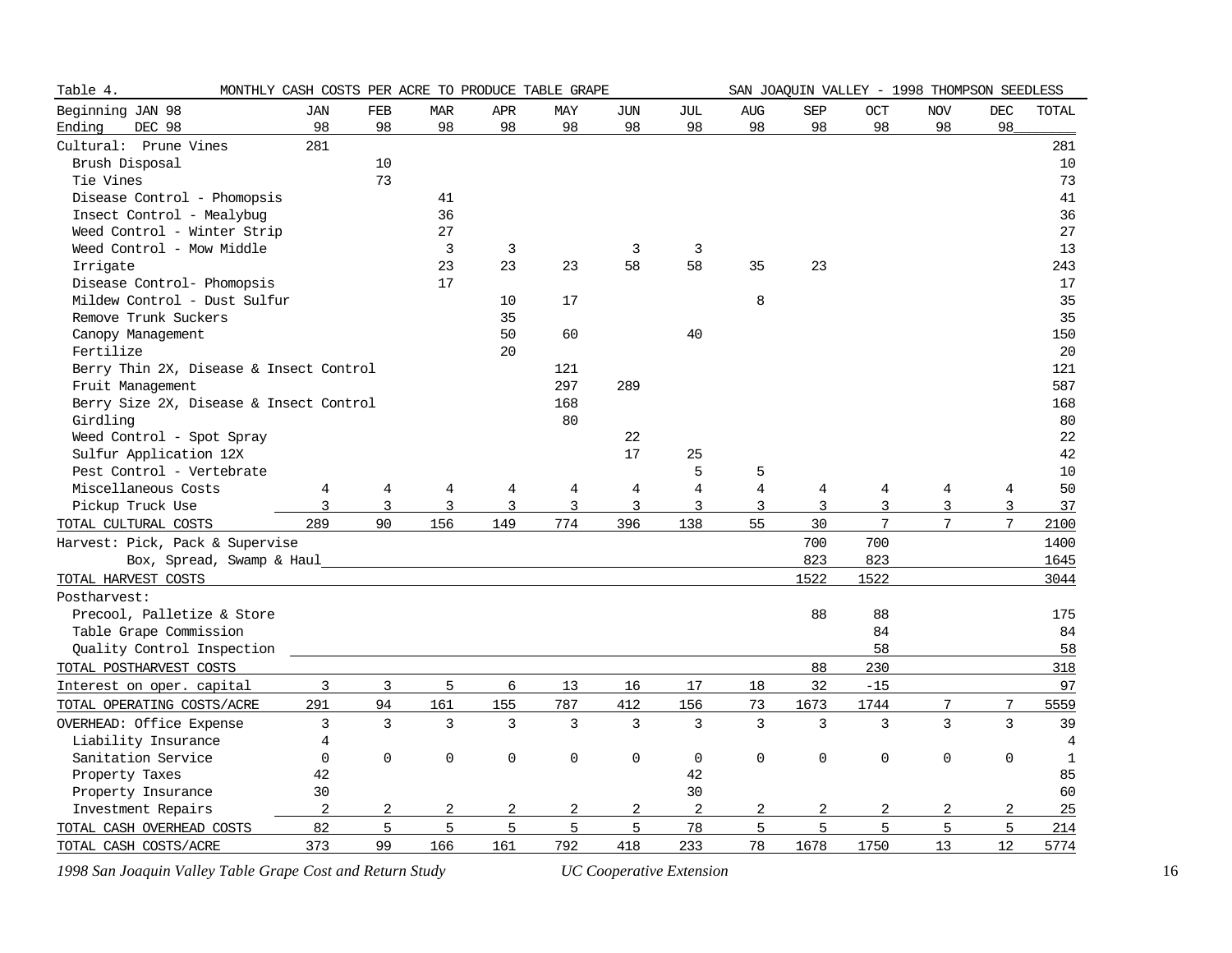#### U.C. COOPERATIVE EXTENSION Table 5. WHOLE FARM ANNUAL EQUIPMENT, INVESTMENT, AND BUSINESS OVERHEAD COSTS SAN JOAQUIN VALLEY - 1998 THOMPSON SEEDLES

### ANNUAL EQUIPMENT COSTS\_\_\_\_\_\_\_\_\_\_\_\_\_\_\_\_\_\_\_\_\_\_\_\_\_\_ - Cash Overhead - Yrs Salvage Capital Insur- Yr Description Price Life Value Recovery ance Taxes Total ----------------------------------------------------------------------------------------- 98 50 HP 2WD Tractor 29923 12 7481 3533 133 187 3853 98 75 HP 2WD Tractor 33247 12 8312 3925 148 208 4281 98 Duster - 3 Pt 2520 16 214 274 10 14 297 98 Mower/Chopper - 8' 3672 10 649 497 15 22 534 98 Orchard Sprayer - 500 Gal 17746 10 3138 2403 74 104 2582 98 Pickup Truck - 1/2 Ton 16226 7 6155 2403 80 112 2594 98 Weed Sprayer - 100 Gal 2339 10 414 317 10 14 340 TOTAL 105673 26363 13353 471 660 14483 60% of New Cost \* 63404 15818 8012 282 396 8690

\* Used to reflect a mix of new and used equipment.

ANNUAL INVESTMENT COSTS\_\_\_\_\_\_\_\_\_\_\_\_\_\_\_\_\_\_\_\_\_\_\_\_\_\_\_\_\_\_\_\_\_\_\_\_\_\_

|                        |         |      |         |          |        |       | Cash Overhead ------ |        |
|------------------------|---------|------|---------|----------|--------|-------|----------------------|--------|
|                        |         | Yrs  | Salvage | Capital  | Insur- |       |                      |        |
| Description            | Price   | Life | Value   | Recovery | ance   | Taxes | Repairs              | Total  |
| INVESTMENT             |         |      |         |          |        |       |                      |        |
| Buildings              | 17200   | 30   | 1720    | 1485     | 67     | 95    | 344                  | 1991   |
| Drip Irrigation System | 119150  | -25  | 11915   | 10814    | 467    | 655   | 2383                 | 14319  |
| Fuel Tanks & Pump      | 5985    | -25  | 599     | 543      | 23     | 33    | 60                   | 660    |
| Land                   | 540000  | -25  | 540000  | 42174    | 3850   | 5400  | 0                    | 51424  |
| Shop Tools             | 10000   | 20   | 1000    | 982      | 39     | 55    | 100                  | 1176   |
| Vineyard Establishment | 394200  | 23   |         | 37424    | 1405   | 1971  | 0                    | 40801  |
| TOTAL INVESTMENT       | 1086535 |      | 555234  | 93422    | 5853   | 8209  | 2887                 | 110371 |
|                        |         |      |         |          |        |       |                      |        |

|                     | ANNUAL BUSINESS OVERHEAD COSTS |      |        |       |
|---------------------|--------------------------------|------|--------|-------|
|                     | Units/                         |      | Price/ | Total |
| Description         | Farm                           | Unit | Unit   | Cost  |
| Liability Insurance | 120.00                         | Acre | 4.25   | 510   |
| Office Expense      | 120.00                         | Acre | 37.50  | 4500  |
| Sanitation Service  | 120.00                         | Acre | 0.92   | 110   |
|                     |                                |      |        |       |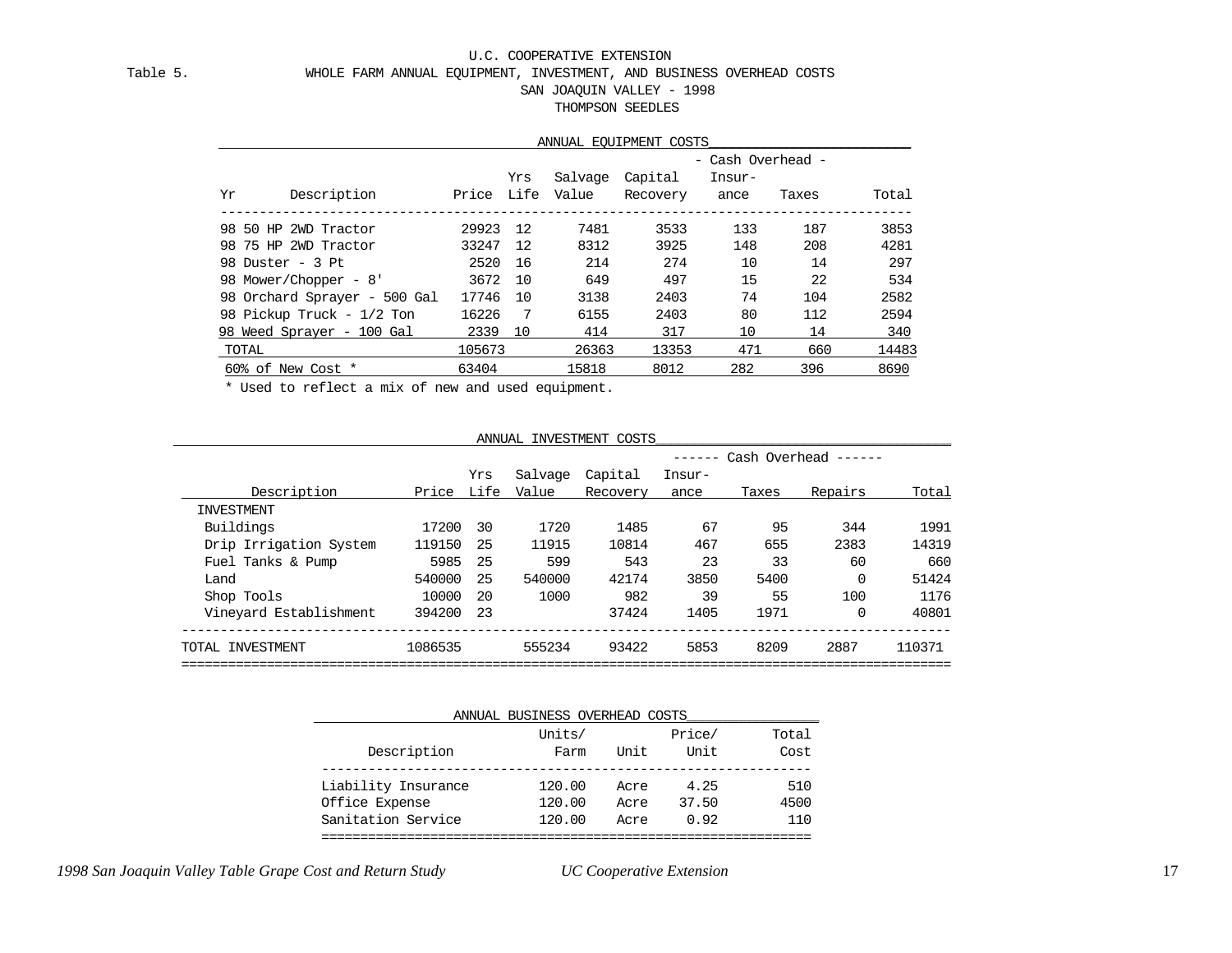#### UC COOPERATIVE EXTENSION Table 6. Table 6. SAN JOAQUIN VALLEY - 1998 THOMPSON SEEDLESS

|                              |         |          |        | COSTS PER HOUR |                             |           |       |           |
|------------------------------|---------|----------|--------|----------------|-----------------------------|-----------|-------|-----------|
|                              | Actualt |          |        |                | $-$ Cash Overhead - $-----$ | Operating |       |           |
|                              | Hours   | Capital  | Insur- |                |                             | Fuel &    | Total | Total     |
| Yr Description               | Used    | Recovery | ance   | Taxes          | Repairs                     | Lube      | Oper. | Costs/Hr. |
| 98 50 HP 2WD Tractor         | 1021.7  | 2.07     | 0.08   | 0.11           | 1.28                        | 2.20      | 3.48  | 5.75      |
| 98 75 HP 2WD Tractor         | 220.6   | 10.68    | 0.40   | 0.57           | 1.43                        | 3.30      | 4.73  | 16.37     |
| 98 Duster - 3 Pt             | 225.0   | 0.73     | 0.03   | 0.04           | 0.38                        | 0.00      | 0.38  | 1.18      |
| 98 Mower/Chopper - 8'        | 195.0   | 1.53     | 0.05   | 0.07           | 1.70                        | 0.00      | 1.70  | 3.34      |
| 98 Orchard Sprayer - 500 Gal | 200.5   | 7.19     | 0.22   | 0.31           | 2.17                        | 0.00      | 2.17  | 9.90      |
| 98 Pickup Truck - 1/2 Ton    | 272.8   | 5.29     | 0.18   | 0.25           | 1.18                        | 2.63      | 3.81  | 9.51      |
| 98 Weed Sprayer - 100 Gal    | 119.5   | 1.59     | 0.05   | 0.07           | 0.58                        | 0.00      | 0.58  | 2.28      |

† Actual hours used equals the combined hours equipment is used for table grapes and other farm enterprises.

#### U.C. COOPERATIVE EXTENSION Table 7. RANGING ANALYSIS SAN JOAQUIN VALLEY - 1998 THOMPSON SEEDLESS

| COSTS PER ACRE AT VARYING YIELDS TO PRODUCE TABLE GRAPES                                               |       |       |                                                      |            |      |      |      |
|--------------------------------------------------------------------------------------------------------|-------|-------|------------------------------------------------------|------------|------|------|------|
|                                                                                                        |       |       | YIELD                                                | (BOX/ACRE) |      |      |      |
|                                                                                                        | 400   | 500   | 600                                                  | 700        | 800  | 900  | 1000 |
| OPERATING COSTS/ACRE:                                                                                  |       |       |                                                      |            |      |      |      |
| Cultural Cost                                                                                          | 2100  | 2100  | 2100                                                 | 2100       | 2100 | 2100 | 2100 |
| Harvest Cost                                                                                           | 1996  | 2452  | 2907                                                 | 3362       | 3818 | 4273 | 4728 |
| Interest on operating capital                                                                          | 98    | 97    | 97                                                   | 97         | 97   | 97   | 97   |
| TOTAL OPERATING COSTS/ACRE                                                                             | 4194  | 4649  | 5104                                                 | 5559       | 6015 | 6470 | 6925 |
| TOTAL OPERATING COSTS/BOX                                                                              | 10.49 | 9.30  | 8.51                                                 | 7.94       | 7.52 | 7.19 | 6.92 |
| CASH OVERHEAD COSTS/ACRE                                                                               | 214   | 214   | 214                                                  | 214        | 214  | 214  | 214  |
|                                                                                                        |       |       |                                                      |            |      |      |      |
| TOTAL CASH COSTS/ACRE                                                                                  | 4408  | 4864  | 5319                                                 | 5774       | 6229 | 6684 | 7139 |
| TOTAL CASH COSTS/BOX                                                                                   | 11.02 | 9.73  | 8.86                                                 | 8.25       | 7.79 | 7.43 | 7.14 |
|                                                                                                        |       |       |                                                      |            |      |      |      |
| NON-CASH OVERHEAD COSTS/ACRE                                                                           | 1067  | 1067  | 1067                                                 | 1067       | 1067 | 1067 | 1067 |
|                                                                                                        |       |       |                                                      |            |      |      |      |
| TOTAL COSTS/ACRE                                                                                       | 5476  | 5931  | 6386                                                 | 6841       | 7296 | 7752 | 8207 |
| TOTAL COSTS/BOX                                                                                        | 13.69 | 11.86 | 10.64                                                | 9.77       | 9.12 | 8.61 | 8.21 |
| $1000$ $S_{\alpha\alpha}$ , Loggiin $Val_{\alpha\alpha}$ Table Cuano Cost and Detum $S_{\alpha\alpha}$ |       |       | $\overline{H}$ $C$ computing $\overline{L}$ utangian |            |      |      |      |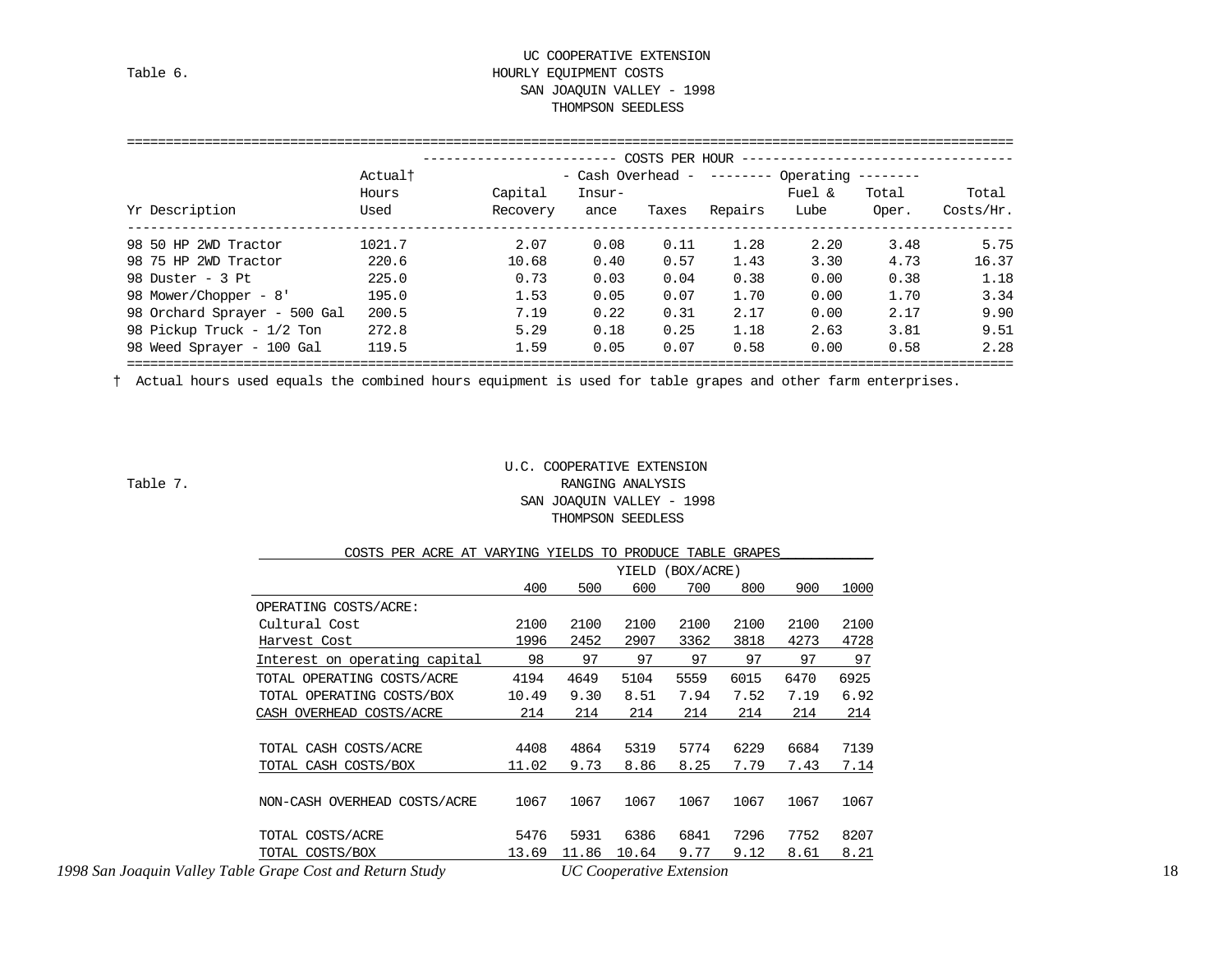#### Table 7. Continued

| NET RETURNS PER ACRE ABOVE OPERATING COSTS FOR TABLE GRAPES |         |         |        |           |        |        |      |
|-------------------------------------------------------------|---------|---------|--------|-----------|--------|--------|------|
| PRICE                                                       |         |         |        | YIELD     |        |        |      |
| (DOLLARS/BOX)                                               |         |         |        | BOX/ACRE) |        |        |      |
| Table Grapes                                                | 400     | 500     | 600    | 700       | 800    | 900    | 1000 |
| 7.00                                                        | $-1394$ | $-1149$ | $-904$ | $-659$    | $-415$ | $-170$ | 75   |
| 8.00                                                        | -994    | $-649$  | $-304$ | 41        | 385    | 730    | 1075 |
| 9.00                                                        | $-594$  | $-149$  | 296    | 741       | 1185   | 1630   | 2075 |
| 10.00                                                       | $-194$  | 351     | 896    | 1441      | 1985   | 2530   | 3075 |
| 11.00                                                       | 206     | 851     | 1496   | 2141      | 2785   | 3430   | 4075 |
| 12.00                                                       | 606     | 1351    | 2096   | 2841      | 3585   | 4330   | 5075 |
| 13.00                                                       | 1006    | 1851    | 2696   | 3541      | 4385   | 5230   | 6075 |
|                                                             |         |         |        |           |        |        |      |

| NET RETURNS PER ACRE ABOVE OPERATING COSTS FOR TABLE GRAPES |         |         |         |           |        |        |        |
|-------------------------------------------------------------|---------|---------|---------|-----------|--------|--------|--------|
| PRICE                                                       |         |         |         | YIELD     |        |        |        |
| (DOLLARS/BOX)                                               |         |         |         | BOX/ACRE) |        |        |        |
| Table Grapes                                                | 400     | 500     | 600     | 700       | 800    | 900    | 1000   |
| 7.00                                                        | $-1608$ | $-1364$ | $-1119$ | $-874$    | $-629$ | $-384$ | $-139$ |
| 8.00                                                        | $-1208$ | $-864$  | $-519$  | $-174$    | 171    | 516    | 861    |
| 9.00                                                        | $-808$  | $-364$  | 81      | 526       | 971    | 1416   | 1861   |
| 10.00                                                       | $-408$  | 136     | 681     | 1226      | 1771   | 2316   | 2861   |
| 11.00                                                       | -8      | 636     | 1281    | 1926      | 2571   | 3216   | 3861   |
| 12.00                                                       | 392     | 1136    | 1881    | 2626      | 3371   | 4116   | 4861   |
| 13.00                                                       | 792     | 1636    | 2481    | 3326      | 4171   | 5016   | 5861   |

#### NET RETURNS PER ACRE ABOVE OPERATING COSTS FOR TABLE GRAPES\_\_\_\_\_\_

| PRICE         | YIELD      |         |         |         |         |         |         |
|---------------|------------|---------|---------|---------|---------|---------|---------|
| (DOLLARS/BOX) | (BOX/ACRE) |         |         |         |         |         |         |
| Table Grapes  | 400        | 500     | 600     | 700     | 800     | 900     | 1000    |
| 7.00          | -2676      | $-2431$ | $-2186$ | $-1941$ | $-1696$ | $-1452$ | $-1207$ |
| 8.00          | -2276      | $-1931$ | $-1586$ | $-1241$ | $-896$  | $-552$  | $-207$  |
| 9.00          | -1876      | $-1431$ | $-986$  | $-541$  | -96     | 348     | 793     |
| 10.00         | -1476      | $-931$  | $-386$  | 159     | 704     | 1248    | 1793    |
| 11.00         | $-1076$    | $-431$  | 214     | 859     | 1504    | 2148    | 2793    |
| 12.00         | $-676$     | 69      | 814     | 1559    | 2304    | 3048    | 3793    |
| 13.00         | $-276$     | 569     | 1414    | 2259    | 3104    | 3948    | 4793    |